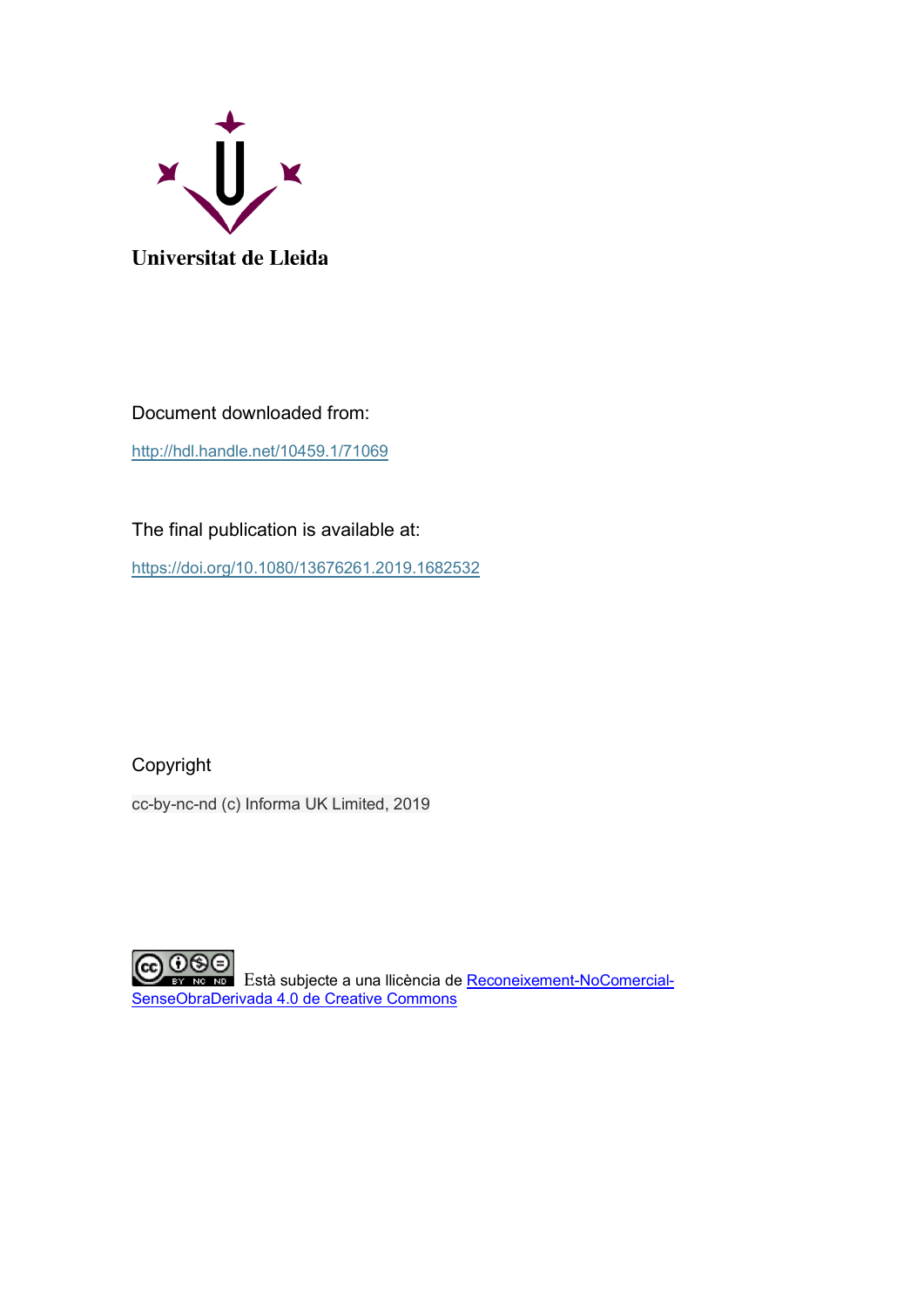# <span id="page-1-4"></span><span id="page-1-3"></span>Note: Snapshot PDF is the proof copy of corrections marked in EditGenie, the layout would be different from typeset PDF and EditGenie editing view.

# Author Queries & Comments:

<span id="page-1-5"></span>**[Q1](#page-2-0) :** Please note that the ORCID has/have been created from information provided through CATS. Please correct if this is inaccurate.

Response: The correct ORCID is 0000-0003-4953-3230.

**[Q2](#page-2-1) :** There is discrepancy in the author surname "Cecilio Lapresta-rey" the manuscript and cats.xml. We have followed the cats.xml. Please check.

<span id="page-1-6"></span>Response: The correct name is Cecilio Lapresta.

**[Q3](#page-2-2) :** Please note that the Funding section has been created by summarising information given in your acknowledgements. Please correct if this is inaccurate.

<span id="page-1-7"></span>Response: Resolved

**[Q4](#page-2-3) :** The funding information provided (Spanish Ministry of Economyand Competitiveness) has been checked against the Open Funder Registryand we found a partial match with "Ministry of Economyand Competitiveness". Please checkand resupply the funding details.

<span id="page-1-12"></span>Response: Resolved

**[Q5](#page-2-4) :** The funding information provided (Agency for Management of Universityand Research Grants– AGAUR of the Government of Catalonia) has been checked against the Open Funder Registryand we found a partial match with "Agency for Management of University and Research Grants". Please check and resupply the funding details. Response: Resolved

<span id="page-1-8"></span>**[Q6](#page-2-5) :** The funding information provided (Catalan Studies Institute) has been checked against the Open Funder Registryand we found a partial match with "Institute for Catalan Studies". Please checkand resupply the funding details. Response: Resolved

<span id="page-1-9"></span>**[Q7](#page-3-0) :** The reference "Secretaria d'Igualtat, Migracions i Ciutadània 2016" is cited in the text but is not listed in the references list. Please either delete the in- text citation or provide full reference details following journal style.

Response: Secretaria d'Igualtat, Migracions i Ciutadània. (2017). Pla de la ciutadània i les migracions: 2017-2020. Barcelona: Departament de Treball, Afers Socials i Famílies. Generalitat de Catalunya

<span id="page-1-10"></span>**[Q8](#page-4-0) :** The reference "Rasinger 2013" is cited in the text but is not listed in the references list. Please either delete the in- text citation or provide full reference details following journal style.

<span id="page-1-11"></span>Response: Rasinger, S. M. (2012). Language shift and vitality perceptions amongst London's second-generation Bangladeshis. Journal of Multilingual and Multicultural Development, 34 (1), 1–15. Please, take into account that it is necessary to change 2013 to 2012.

**[Q9](#page-4-1) :** The reference "Lapresta et al. 2014" is cited in the text but is not listed in the references list. Please either delete the intext citation or provide full reference details following journal style.

<span id="page-1-13"></span>Response: Lapresta-Rey, C., Huguet, À., & Poalelungi, C. (2014). Interrelaciones autoidentificatorias en Cataluña. Jóvenes "autóctonos", comunitarios, magrebíes e hispanoamericanos. Scripta Nova: revista electrónica de geografía y ciencias sociales, 18, 463-499.

**[Q10](#page-6-0) :** The reference "European Commission (2010)" is cited in the text but is not listed in the references list. Please either delete the in- text citation or provide full reference details following journal style.

<span id="page-1-1"></span>Response: European Commission. (2010). Charter of fundamental rights of the european union. Official Journal of European Union, 389–403. Retrieved from http://eur-lex.europa.eu/LexUriServ/LexUriServ.do?uri=OJ:C:2010:083:0389:0403:en:PDF

<span id="page-1-0"></span>**[Q11](#page-13-0)** : The reference "Ward, Stuart, and Kus 2015" is cited in the text but is not listed in the references list. Please either delete the in- text citation or provide full reference details following journal style.

<span id="page-1-2"></span>Response: Ward, C., Stuart, J., & Kus, L. (2015). The Construction and Validation of a Measure of Ethno-Cultural Identity Conflict The Construction and Validation of a Measure of Ethno-Cultural. Journal of Personality Assessment, 93(5), 462-473.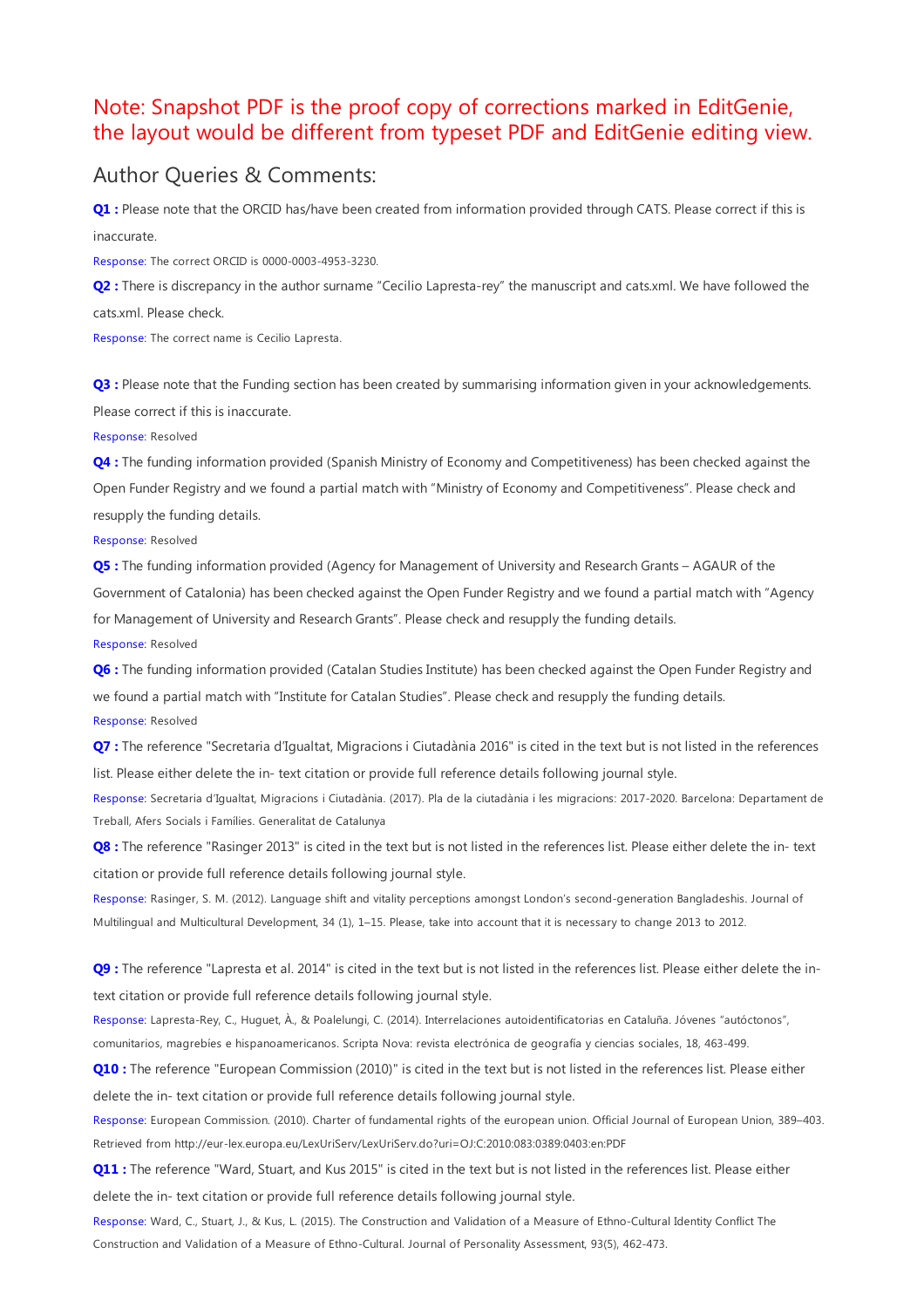#### <span id="page-2-10"></span>doi.org/10.1080/00223891.2011.558872

<span id="page-2-11"></span>**[Q12](#page-15-0)** : The disclosure statement has been inserted. Please correct if this is inaccurate.

<span id="page-2-12"></span>Response: Resolved

<span id="page-2-13"></span>**[Q13](#page-15-1)** : Please provide missing page range for reference "Arango 2013" references list entry. Response: It is a report not an article. So, the correct reference is: Arango, J. 2013. Excepcional in Europe? Spain's experience with Immigration and Integration. Washington DC: Migration Policy Institute

**[Q14](#page-15-2) :** The reference "Consell Assessor de la llengua 2006" is listed in the references list but is not cited in the text. Please either cite the reference or remove it from the references list. Response: Remove it. Thank you

**[Q15](#page-15-3) :** The reference "European Union 2010" is listed in the references list but is not cited in the text. Please either cite the reference or remove it from the references list. Response: Remove it. Thank you.

<span id="page-2-8"></span><span id="page-2-7"></span><span id="page-2-1"></span><span id="page-2-0"></span>**[Q16](#page-16-0) :** The reference "Huguet and Janés 2013" is listed in the references list but is not cited in the text. Please either cite the reference or remove it from the references list. Response: Remove it. Thank you

<span id="page-2-9"></span><span id="page-2-6"></span>**[Q17](#page-16-1) :** Please replace "previous work by the authors" with appropriate author names in text and references list. For references list, please provide complete details of the reference. Response: Petreñas, C., C. Lapresta, and À. Huguet. 2018. "Redefining cultural identity through Language in Young Romanian migrants in Spain". Language and Intercultural Communication, 18(2), 225-240

**[Q18](#page-16-2) :** The reference "Institut d'Estadística de Catalunya (IDESCAT) 2017" is listed in the references list but is not cited in the text. Please either cite the reference or remove it from the references list. Response: Remove it. Thank you

**[Q19](#page-16-3) :** The reference "Ministerio de Educación, Cultura y Deporte MECD 2015" is listed in the references list but is not cited in the text. Please either cite the reference or remove it from the references list. Response: Remove it. Thank you

**[Q20](#page-16-4)** : Please provide the complete details for reference "Portes et al. 2009". Response: It is a report: Portes, A., R. Aparicio, and W. Haller. 2009. La segunda generación en Barcelona. Madrid: Universidad Pontificia de Comillas and University of Priceton.

<span id="page-2-3"></span><span id="page-2-2"></span>**[Q21](#page-16-5) :** Please provide missing city for reference "Portes et al. 2017" references list entry. Response: It is a report: Portes, A., R. Aparicio and W. Haller. 2018. Hacerse adulto en España. La intergración de los hijos de inmigrantes. Madrid: Anuario CIBOD de la Inmigración 2018

<span id="page-2-5"></span><span id="page-2-4"></span>**[Q22](#page-16-6) :** The reference "Scottham and Dias 2010" is listed in the references list but is not cited in the text. Please either cite the reference or remove it from the references list. Response: Remove it. Thank you

**[CM1](#page-2-6) :** The name of department has changed to Department of Psychology. It would be possible to change it here and also in the line above "a Department of Psychology".

**[CM2](#page-2-7) :** Change the year to 2018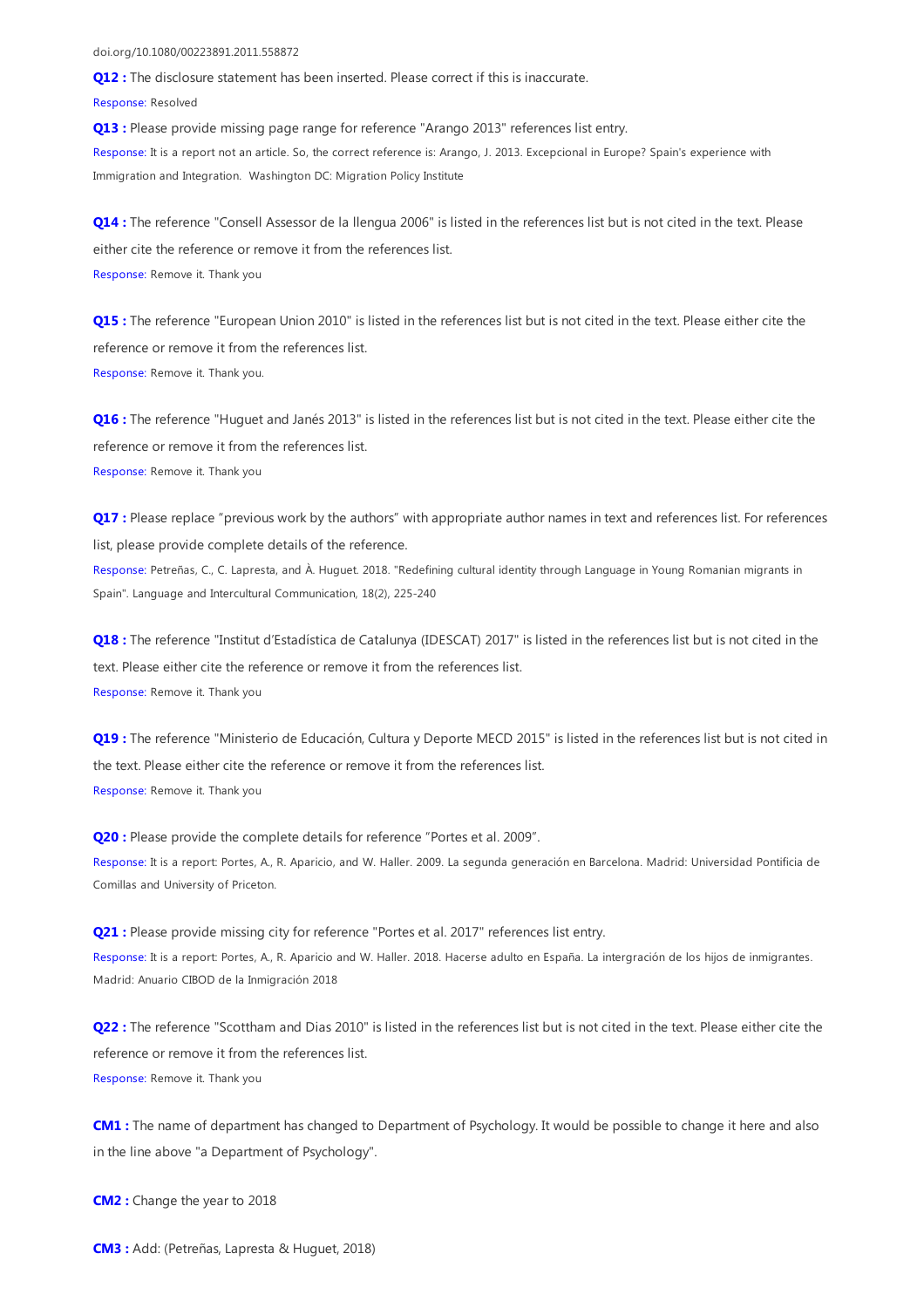**[CM4](#page-4-2) :** Add: Petreñas, Lapresta & Huguet, 2018 **[CM5](#page-4-3) :** Add: Petreñas, Lapresta & Huguet, 2018 **[CM6](#page-4-4) :** Add: Petreñas, Lapresta & Huguet, 2018 **[CM7](#page-4-5)** : Add: (Lapresta, et al., 2014)

### CONTEXT<br>
Recto running head :<br>
Verso running head :<br> **D**Cristina Petreñas<sup>a pa</sup><br>
Department of Pedag **OTTLO OTTLO DEPARTMENT CONTRACT CONTRACT CONTRACT CONTRACT CONTRACT CONTRACT CONTRACT CONTRACT CONTRACT CONTRACT CONTRACT CONTRACT CONTRACT CONTRACT CONTRACT CONTRACT CONTRACT CONTRACT CONTRACT CONTRACT CONTRACT CONTRACT** DE YOUTH STUDIES<br>DF YOUTH STUDIES<br>AS ET AL.<br>a lanos<sup>a</sup>[Q1], <sup>1</sup>DCe<br>hology, University c **i-value 3**<br>STUDIES<br><sup>1</sup><br>iversity c **11910**<br>UDIES<br>**D**Cecilio<br>ersity of Lle r **and CO** Tri<br>cilio Lapresta-rey<sup>b</sup>[(<br>of Lleida, Lleida, Spa **Lapresta-rey<br>Lapresta-rey<br>ida, Lleida,** S  $\tan^{-1}$ <br> $\tan^{-1}$ <br> $\tan^{-1}$ <br> $\tan^{-1}$ <br> $\tan^{-1}$ <br> $\tan^{-1}$ ,[-](#page-0-1)  $^b$ [Q2],  $^b$ [Q2],  $^b$ **2], <mark>D</mark>Clara Sansó<sup>a</sup>**<br>2], **D**Clara Sansó<sup>a</sup>  $\frac{1}{3}$ Acculturation strategies and attitudes and their relationship with the identification of descendants of migrants in the Catalan school

<span id="page-3-0"></span>**Recto running head :** JOURNAL OF YOUTH STUDIES

**Verso running head :** C. PETREÑAS ET AL.

Cristina Petreñas<sup>a∫</sup> Adelina **]**, Cec il io pres<mark>t</mark><br>a, Lle - re y<sup>b</sup> **2**, **iD** Adelina Ianos<sup>a</sup> [Q1], **iD** Cecilio Lapresta-rey<sup>b</sup> [Q2

partment of Pedagogy & Psychology, University of Lleida, Lleida, Spain **b**Department of Geography and Sociology, University of Lleida, Lleida, Spain

<span id="page-3-1"></span>**CONTACT** Cristina Petreñas cristinapetrenas@pip.udl.cat Department of Pedagogy & Psychology, **1** University of Lleida, 4, Estudi General Avenue, Lleida 25001, Spain

**History :** received : 2019-02-19 accepted : 2019-10-14 **Copyright Line:** © 2019 Informa UK Limited, trading as Taylor & Francis Group

### **ABSTRACT**

The mass arrival of immigrants to Catalonia (Spain) in the last two decades has led to a change in the socio-demographic composition of a society which de facto is characteristically bilingual and bicultural. The acculturation process undergone by young descendants of migrants and how they identify in this context are essential in order to overcome the social challenges arising in different societies. We have carried out a mixed study in order to identify the acculturation profile of descendants of migrants in the context of Catalan schools, correlating these processes with identification by considering Catalan-Spanish group membership, identification with the culture, and identification with the language. A survey was completed by 212 young people of migrant origin (14–18 years old) in secondary education; as well as 9 life stories from them and 6 semi-structured interviews with teachers. These results suggest the development of complex acculturation strategies fitting a complex socio-cultural context where identification with Catalonia and Spain plays a key role in its construction.

### **KEYWORDS**

Acculturation strategies; acculturation attitudes; identification; descendants of migrants; Catalonia (Spain)

### **FUNDING**

**[\[Q3\]](#page-0-2)**This work is part of two larger research projects and a grant funded by the Spanish Ministry of Economy and Competitiveness [reference number:EDU2014-54093-R,EDU2017-82479-R & IJCI-2016-28250], the **[\[Q4\]](#page-0-3)**Agency for Management of Universityand Research Grants– AGAUR of the Government of Catalonia [reference number: 2017 SGR 322] and the **[\[Q5\]](#page-0-4)**Catalan Studies Institute [Borsa d'Estudi Abelard Fàbrega, 2016**[\[Q6\]](#page-0-5)**].

# **Introduction**

In the major migratory phenomenon observed in Spain and Catalonia in the last two decades, Spain is generally perceived as a country which has promoted the welcome and integration of the collective of migrants in this time. However, the real situation in Catalonia has been slightly different, according to the study by Arango [\(2013](#page-15-4)) which shows a rather polarised social context. In this respect, it is worth noting the emergence of openly xenophobic parties and an increase in anti-immigration political discourse, contrasting with initiatives set up to promote and improve the social inclusion of immigrants, including the antirumours campaign or mass demonstrations under the slogan 'Volem acollir' ['We want to shelter'] referring to the arrival of refugees in  $2017<sup>1</sup>$  $2017<sup>1</sup>$  $2017<sup>1</sup>$  As is only to be expected, this complex reality is also reflected in the educational system.

In this context, our study introduces a new aspect towards identifying and understanding which acculturation process is carried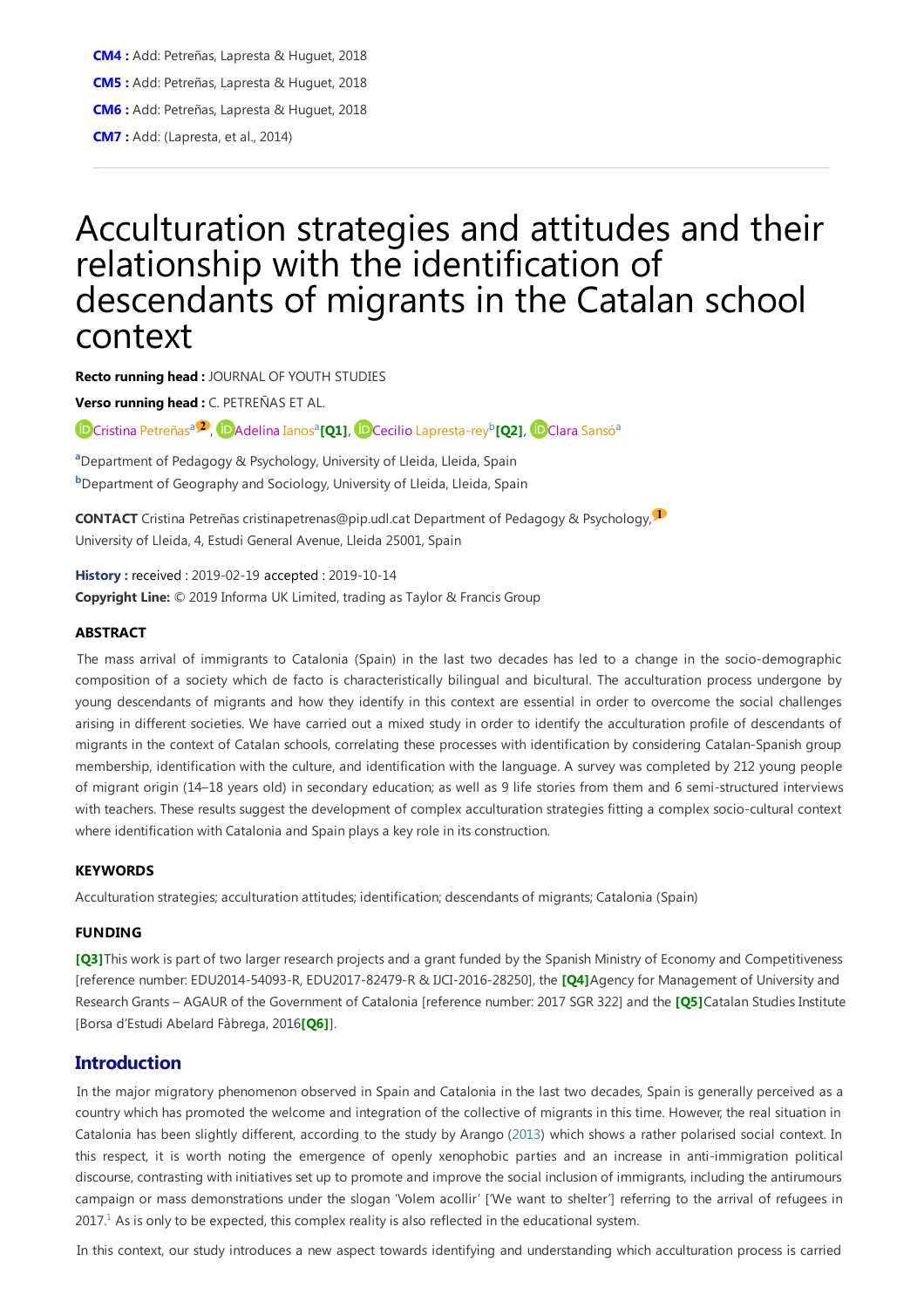out by the descendants of migrants in the school context. It also examines how – in connection with this process – they favour identification with Catalonia, Spain and their country of Origin. This point is especially relevant, since most studies on acculturation and identification take into consideration the culture of origin and the culture of the host society; while the present study contributes with the complexity that exists in a society that is already bilingual and bicultural like the Catalan one; therefore, the descendants of immigrants do not adapt to one new culture and language, but to two.

## **Contextualisation of young descendants of migrants in Catalan educational system**

Data from IDESCAT ([2018](#page-16-7)) show that the collective of foreign young people accounts for 14% of the population, to which we must add the children of migrants who have acquired Spanish nationality through residence. Specifically, in the 2018/2019 academic year the Catalan educational system reported that there were 38373 children of migrants enrolled in compulsory secondary education (Ministerio de Educación y Formación Profesional [2018](#page-16-8)). Among these, 23, 94% are of Maghribi origin (Departament d'Educació [2019](#page-15-6)), followed by the Romanian and Ecuadoran collectives. The complexity of the reality of these young people should also be taken into account. These are second generations born in Catalonia, generations 1.5 (Rumbaut [2004](#page-16-9)), first generations, migrant children with no migratory project of their own (Generalitat de Catalunya [2014](#page-16-10)), and refugees (Secretaria d'Igualtat, Migracions i Ciutadània 2016**[\[Q7\]](#page-0-6)**).

<span id="page-4-3"></span><span id="page-4-2"></span>After the unsatisfactory linguistic and academic results obtained from students of migrant origin (Bayona and Domingo [2018](#page-15-7); previous work by the authors') with the implementation in 2004 of the Plan for Language and Social Cohesion [Pla per a la Llengua i la Cohesió Social] (Generalitat de Catalunya [2007](#page-15-8), [2009](#page-15-9)), the current Plan for Citizenship and Migrations 2017–2020 [Pla de la Ciutadania i de les Migracions 2017–2020] (Secretaria d'Igualtat, Migracions i Ciutadania [2017](#page-16-11)) aims to both cement the Multilingual Linguistic Project of schools (Departament d'Educació [2017](#page-15-10)) and to work towards an intercultural society through mutual accommodation processes. Thus, the importance of this sort of initiative in the development of self-identification and inclusion processes of these collectives in the society of destination is understood (previous work by the authors'). **3**

### <span id="page-4-0"></span>**The acculturation processes of descendants of migrant in the host society**

In order to speak about welcoming migrants it is necessary to discuss the accommodation processes observed in the new society. In this regard, the concept of acculturation emerges the moment contact occurs between both cultures, leading to cultural changes, and generating a reactive process with internal implications on a personal scale (Berry [2005](#page-15-11)). The Theory of Acculturation (Berry [1997](#page-15-12), [2005](#page-15-11), [2009](#page-15-13); Bourhiset al. [1997](#page-15-14)) explains that in a society where different cultures come into contact it is necessary to consider: the two cultures of origin (A and B), the two ethnocultural groups which change (A' and B') and the nature of their contact and interactions (Berry [2005](#page-15-11)). In order to understand this process, it is important to understand the host society's history and attitudes towards immigration as these determine society's approach to this diversity in terms of social policies and dynamics (Bourhis et al. [1997](#page-15-14)).

The Theory of Acculturation establishes four strategies in order to undertake the task of joining a new society depending on the maintenance and/or adoption of cultural patterns: the strategies of integration, assimilation, separation and marginalisation (Berry [1997](#page-15-12)). It cannot be doubted that the strategy of integration leads to a scenario of negotiation, as it requires the culture of origin to be maintained while cultural patterns of the host societyare also adopted (Berry [2005](#page-15-11)).

<span id="page-4-4"></span><span id="page-4-1"></span>Various studies highlight not only the acculturation strategies related to the behaviours and activities of the person in question, but also the importance of acculturation attitudes, understood as individual preferences on how to acculturate (Navas et al. [2004](#page-16-12)). Choosing a strategy depends on cultural and psychological factors and is the responsibility of the individuals or their collective of origin, as well as of the dominant cultural host group (Berry [2005](#page-15-11)), as it is the result of its beliefs, expectations and cultural practices (Kennedy and Macneela [2014](#page-16-13)). This process mutually accommodates individuals and the group they are joining, something which entails psychological and cultural changes (Kunst and Sam [2013](#page-16-14)) including learning new languages and different behaviour patterns related to everyday topics such as nutrition, attire or the types of social relationships established (Berry [2005](#page-15-11)).

<span id="page-4-5"></span>In the studies reviewed on the process for accommodating descendants of migrants in Catalonia we find contributions which use of the Theory of Segmented Assimilation (Portes, Aparicio, and Haller [2009](#page-16-15)). After studying the contexts of Barcelona and Madrid, the authors concluded that only a minority of young descendants of migrants appear affected by cultural dissonance and confrontation arising from their expectations and those of their parents. The study also highlights that young people show little resistance to integrating into the host society.

In keeping with this, the study by Briones et al. [\(2012](#page-15-15)) on teenagers of migrant origin from Morocco and Ecuador in Spain confirms that showing a preference for the majority culture is linked to a better psychological adaptation, while any discrimination perceived leads to difficulties in the adaptation process. The conclusions reached on the Moroccan collective are especially interesting. Based on the results obtained this collective perceives greater ethnic discrimination and less legal security, concluding that they need more time in Spain than Ecuadoran teenagers before they can feel better about themselves and their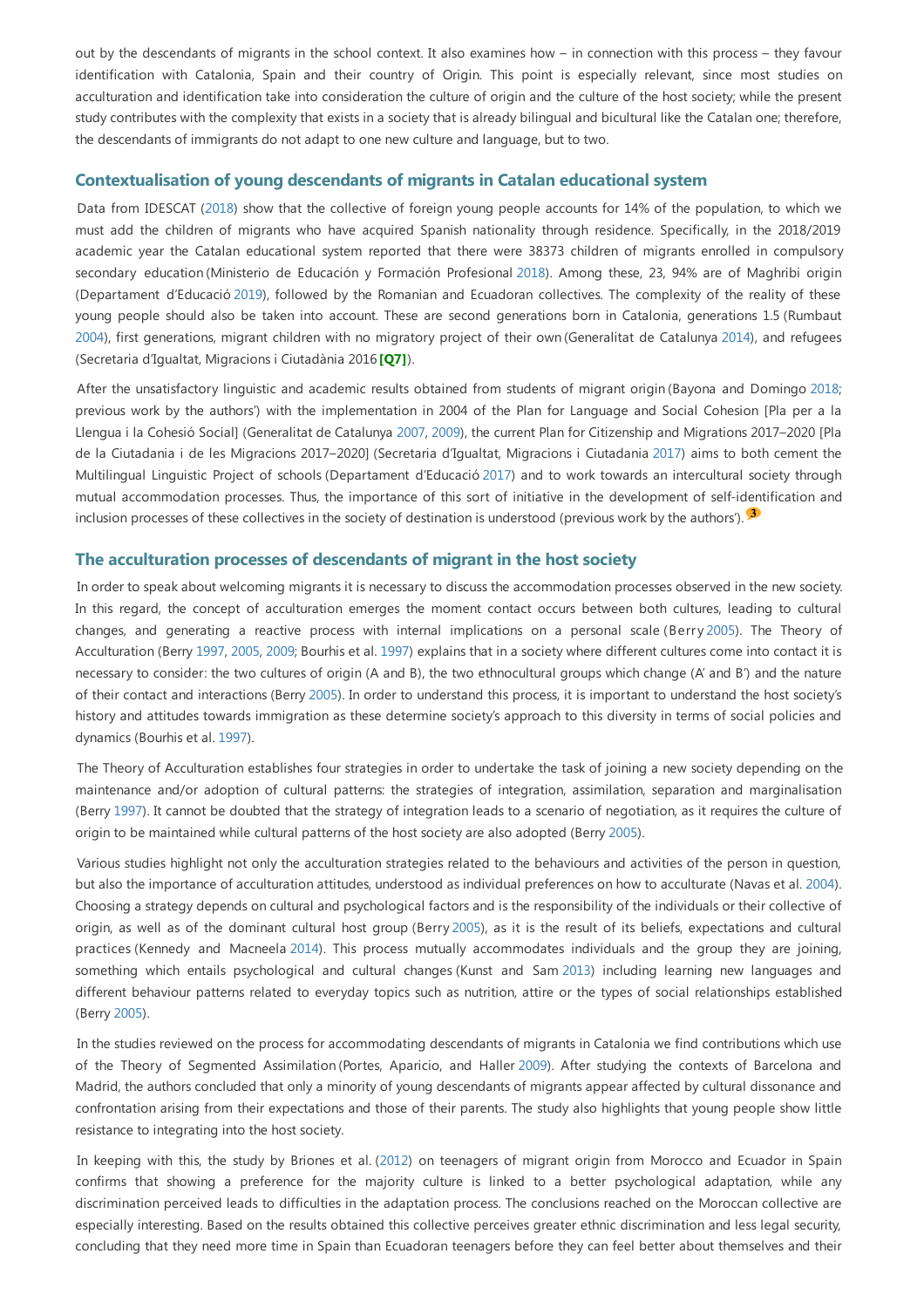lives. Furthermore, some differences between collectives are highlighted which could explain this process, for example that Moroccans are more visible as they speak a different language and are subject to public debate because they are Muslim.

Finally, similar studies which are linked specifically to accommodation with language in the Catalan context, see Catalan as a symbol for status and social promotion, maintaining that it is used as a vehicle for linguistic assimilation to the host society (Alarcón and Garzón [2013](#page-15-16)).

### **The construction of identifications of descendants of migrants**

The need to belong to a social group is intrinsically human (Lenard [2010](#page-16-16); Seggie and Sanford [2010](#page-16-17)). However, it becomes especially important in the teenage years when it is defined by identity crises(Erikson [1968](#page-15-17)). In a multicultural and multilingual context such as that of Catalonia it is especially interesting to understand how the self-identification processes of young descendants of migrants– who indisputably live between different cultures– are built.

Our interpretation of this process of identification takes into consideration the contributions of Tajfel [\(1974](#page-17-0)) regarding social identity, where the individual identifies with the different social groups to which he or she belongs, with a tendency to highlight the similarities between members of the same group, and stressing any differences in relation to other social groups (Hogg and Reid [2006](#page-16-18)).

<span id="page-5-0"></span>The interactions and socialisation contexts of these young people are especially relevant in the creation of these identifications. Thus, different studies highlight how they fluctuate between multiple identifications (Portes and Rivas [2011](#page-16-19); previous work by the authors'; Stets and Burke [2003](#page-16-20))<sup>94</sup>. These same studies show the existence of tension depending on what the context demands and expects from them. There is also a tendency to develop multiple hybrid identifications (previous work by the authors') **5** insofar as they participate in different socio-cultural contexts, and where the feeling of being somebody is far more noticeable (Tuomi-Gröhn and Engeström [2003](#page-17-1); Phinney, Jacoby, and Silva [2007](#page-16-21)). Furthermore, different studies identified an increasing preference for the socially dominant group, the consequences of which include the progressive abandonment of the language of origin (Rasinger 2013 **[\[Q8\]](#page-0-7)**; Geerlings, Verkuyten, and Thijs [2015](#page-15-18)).

When analysing the Catalan context, very few studies have been carried out in Catalonia regarding the construction of identifications among the descendants of migrants, while even fewer studies highlight the bicultural dimension existing in the Catalan context (identification with Spain and Catalonia).

For instance, the study by Portes, Aparicio, and Haller [\(2017](#page-16-22)) in the third phase of their longitudinal study focusing only on the dual identification origin-Spain, concludes that half of those surveyed identified as Spanish, with only 5% identifying as Catalan, and a third continuing to identify with the country of origin of their parents.

In contrast, the study by Luna González, Palou Julián, and Sabariego Puig [\(2017](#page-16-23)) on young descendants of migrants in Barcelona states that 49% feel Catalan, 17% Spanish, 16% from their country of origin, and 10% feel both Catalan and Spanish. They also note that there are two factors supporting their ethnic identification: religious beliefs and food. Furthermore, those resident in Catalonia for over five years show a higher appreciation of the lifestyle of both their culture of origin and the host culture.

Other studies outline a complex reality as regards identification, pointing out the construction of multiple identifications towards Spain, Catalonia and their country of origin, albeit with some nuances (Lapresta et al. 2014 **[\[Q9\]](#page-0-8)**; previous work by the authors' <sup>6</sup>). In keeping with Portes, Aparicio, and Haller [\(2009](#page-16-15)) the majority continue to identify with their countries of origin. However, differences are found depending on origin when examining identification with Catalonia and Spain. The Maghribi collective develops a higher degree of self-identification with Catalonia, followed by EU migrants. They also develop an identification with Spain with values slightly higher than with Catalonia, with the highest rating being obtained by EU residents, followed by Maghribi ones. In contrast, the Latin American collective identified least with both Catalonia and Spain (previous work by the authors') <sup>7</sup>.

According to the literature reviewed, in a complex reality defined by a bilingual and bicultural society like that of Catalonia it becomes particularly relevant to ascertain how identifications are built, based on the acculturation profiles developed in a Catalan educational system that is characteristically multilingual and has Catalan as its main language.

## **Objectives**

Given this conceptual and contextual framework, the objectives of this study are: (i) to identify and analyse the acculturation strategies of the descendants of migrants in the Catalan school context; (ii) to identify and analyse their acculturation attitudes; (iii) to analyse the relationship between acculturation strategies and attitudes; (iv) to analyse how acculturation strategies relate to identification, considering the Catalan, Spanish, or group of origin membership, identification with the culture, and identification with the language.

# **Methods**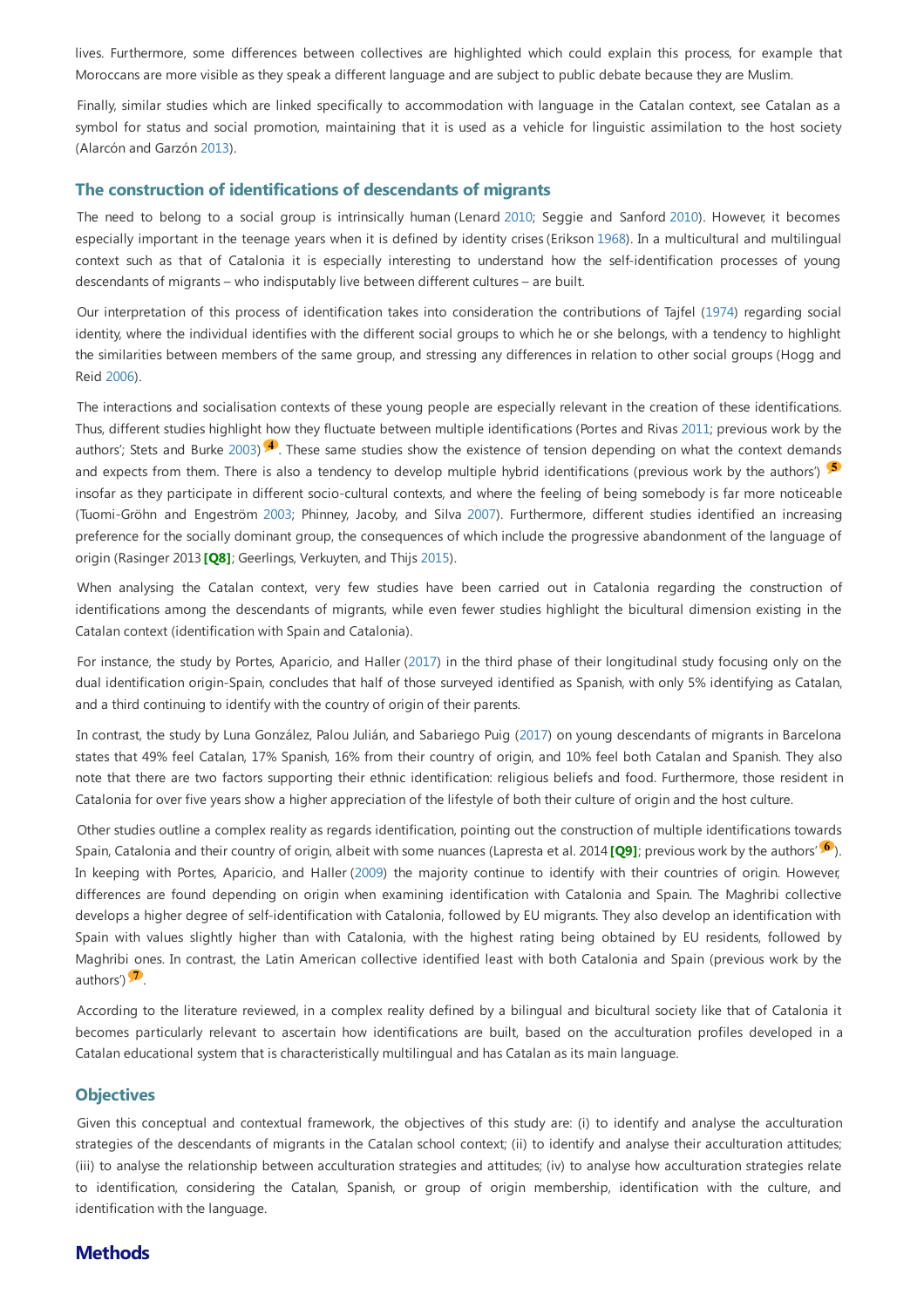Based on the above, we carried out a mixed study.

## **Context and participants**

The study was carried out in 6 secondary schools, 3 in the city of Lleida and 3 schools in 2 municipalities of the province of Lleida (Catalonia). 5 of the schools are state schools and one is grant-aided. These schools were selected in collaboration with the local Department of Education due to the interest prompted by their context and socio-demographic characteristics as they host a high percentage of migrant population.

212 young descendants of migrants, aged between 14 and 18, were involved in the quantitative study. Gender within the sample was fairly balanced, with 55.2% male and 44.8% female. While most of the participants were born in other countries (71.7%), their age of arrival in Catalonia varied from 3 months old to 16 years old, with a mean of 6.22 (*SD* = 3.72). The most common origins were Maghreb (25.9%), Romania (19.3%), Ukraine (8.96%), and Colombia (5.7%).

9 young descendants of migrants (15–17 years old) took part in the qualitative study and were selected after the first analysis of the questionnaire based on their acculturation processes.

[Table](#page-5-0) 1 shows relevant information on the different young people taking part in the study:

| Participant | Gender | Age | Origin   | Country of Birth | Length of stay      | <b>Acculturation profile</b> |
|-------------|--------|-----|----------|------------------|---------------------|------------------------------|
| David       | M      | 17  | Paraguay | Paraguay         | 11                  | Integration                  |
| Amira       | F      | 16  | Argelia  | Catalonia        |                     | Assimilation                 |
| Sheng       | M      | 16  | China    | China            | 5                   | Integration                  |
| Mihai       | F      | 16  | Romania  | Romania          | 11                  | Assimilation                 |
| Adel        | M      | 17  | Morocco  | Morocco          | 14                  | Assimilation                 |
| Maya        | F      | 17  | Morocco  | Morocco          | $\overline{7}$      | Separation                   |
| Aisha       | F      | 15  | Morocco  | Morocco          | 11                  | Integration                  |
| Nojoum      | M      | 16  | Morocco  | Morocco          | 16 (since 3 months) | Integration                  |
| Hassan      | M      | 17  | Morocco  | Catalonia        |                     | Separation                   |

<span id="page-6-0"></span>Table 1. Young descendants of migrants (author's own).

In addition, 6 teachers (4 men and 2 women) took part, 2 from each of the participating secondary schools which intervene directly with the young participants. All are expert teachers with over 10 years' experience.

## **Instruments**

Data were collected using questionnaires (for the quantitative data) and life stories geared towards students descendants of migrants, and semi-structured in-depth interviews with teachers (for the qualitative data). In drawing up these instruments we considered the contributions of Berry([1997](#page-15-12), [2005](#page-15-11), [2009](#page-15-13)), Navas et al. ([2004](#page-16-12)), Bourhis et al. ([1997](#page-15-14)) and Montaruli et al. ([2011](#page-16-24)), adapting them to the Catalan context.

The variables analysed through the questionnaire are:

- The acculturation strategies towards Catalonia and Spain in the school context included 3 scales composed of 3 items each – regarding the maintenance of their culture of origin (Cronbach alpha = .95), the adoption of Catalan culture (Cronbach alpha = .89), and the adoption of Spanish culture (Cronbach alpha = .94). Specifically, participants were asked to estimate on a five-point Likert scale to what extent they maintain or adopt the respective cultures overall at school, in the classroom and on the playground. The scale ranged from  $1 -$  'never' to  $5 -$ 'always'.
- The attitudes of acculturation towards Catalonia and Spain in the school context had a similar structure of 3 scales. In this case, participants were asked what they would like to do regarding the maintenance of their culture of origin (Cronbach alpha = .96), the adoption of Catalan culture (Cronbach alpha = .94), and the adoption of Spanish culture (Cronbach alpha = .95). Each of these scale had 3 five-point Likert items, ranging from  $1 -$  'never' to  $5 -$ 'always', such as 'Do you think you should maintain your origin culture in the classroom?' or 'Do you think you should adopt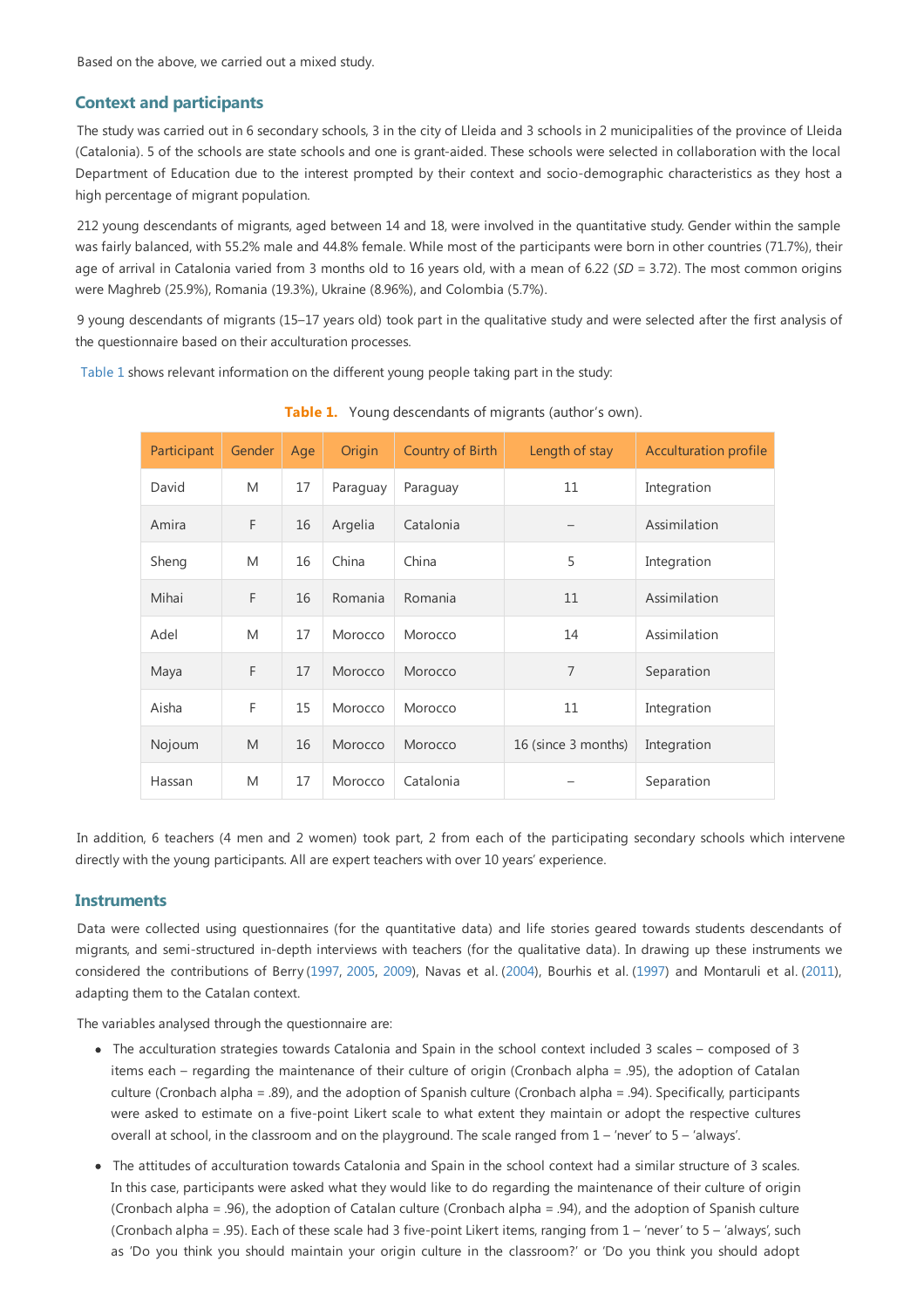<span id="page-7-0"></span>Catalan culture on the playground?'

The multiple identification scale (Montaruli et al. [2011](#page-16-24)) included three items related to group membership ('To what extent do you identify as Catalan/Spanish/origin group?'), three items regarding cultural identification ('To what extent do you identify with Catalan/ Spanish/ origin culture?'), and three items regarding linguistic identification ('To what extent to you identify with Catalan/Spanish/origin language?'). All these items are assessed with a Likert scale with five response options, ranging from  $1 -$  'not at all' to  $5 -$  'entirely'.

# **Data analysis**

The quantitative analyses were conducted with the software package SPSS Statistics v.20 for Windows. The analyses consisted of descriptive statistics, cluster analyses and Kruskal-Wallis tests.

We carried out a content analysis based on categories (Bardin [1986](#page-15-19)) using the program N Vivo 12 plus, with analysis categories defined following a deductive-inductive procedure. The categories analysed were: acculturation strategies (maintenance and adoption), acculturation attitudes (assessment of culture of origin and host culture) and identification (with origin, Catalonia and Spain).

## **Proceedings**

This study was supported by the Department of Education of Catalonia and the schools involved. In the 2016–2017 academic year all six schools collaborated with the questionnaire survey distributed among students of the second cycle of ESO (14–16 year olds). Later, the qualitative phase was executed in the 2017–2018 academic year.

In compliance with the stipulations of the European Commission (2010)**[\[Q10\]](#page-0-9)** we obtained the consent of participants as well as the signed authorisation of the legal guardians of the minors taking part in the study. The anonymity of the participants is guaranteed through the use of pseudonyms.

# **Results**

Aiming to respond to the established objectives, the resultsare organised in five sub-sections.The first three sub-sections present quantitative data on the acculturation strategies used in the school context by young people of immigrant origin, the relationship between acculturation strategies and attitudes, and the relationship between the acculturation profiles and identifications. The last two sub-sections expose in greater depth the type of acculturation strategies and attitudes shown from a qualitative perspective, as well as, they delve deeper into the construction of identifications.

## <span id="page-7-1"></span>**Acculturation strategies of young people of migrant origin in the school context**

Hierarchical and K Means cluster analyses were conducted to explore the acculturation profiles of youngsters of migrant background living in Catalonia. Cluster analysis was chosen, rather than median split, because it identifies emergent patterns in the data instead of imposing an *a priori* structure (Aronson and Brown [2013](#page-15-20)). The cluster analysis was based on participants' answers to nine variables regarding the maintenance of their culture of origin and the adoption of the Catalan and the Spanish cultures in the context of education.

According to previous studies (e.g. Aronson and Brown [2013](#page-15-20); Brown, Gibbons, and Hughes [2013](#page-15-21)), the first step of the analysis consisted of a hierarchical cluster analysis using Ward's method on squared Euclidean distances to determine the number of clusters that best fitted the data. The optimal number of clusters was found to be four. Thus, in the second step, a k-means cluster analysis specifying a four-cluster solution was conducted. This technique is iterative, thus maximising the homogeneity of each cluster's membership and the differences across clusters (Brown, Gibbons, and Hughes [2013](#page-15-21)).

The four clusters were labelled in the framework of Berry's ([1997](#page-15-12)) acculturation model and based on the patterns observed among the clustering variables. A series of ANOVAs confirmed that the clusters differed significantly in all these variables (see [Table](#page-7-0) 2).

| Maintenance/adoption of<br>cultural customs |           |      | Integration<br>$(n = 51)$ |      | <b>Assimilation Spain</b><br>$(n = 56)$ |      | Assimilation<br>Catalonia ( $n = 52$ ) |      | Integration/Separation<br>$(n = 53)$ |          |
|---------------------------------------------|-----------|------|---------------------------|------|-----------------------------------------|------|----------------------------------------|------|--------------------------------------|----------|
|                                             |           | M    | <b>SD</b>                 | M    | <b>SD</b>                               | M    | <b>SD</b>                              | M    | <b>SD</b>                            |          |
|                                             | Classroom | 3.98 | 0.84                      | 2.41 | 0.91                                    | 1.23 | 0.47                                   | 2.26 | 1.29                                 | $77.25*$ |

|  | Table 2. Means and standard deviations for the four acculturation strategies on the clustering variables. |  |  |  |  |  |  |
|--|-----------------------------------------------------------------------------------------------------------|--|--|--|--|--|--|
|--|-----------------------------------------------------------------------------------------------------------|--|--|--|--|--|--|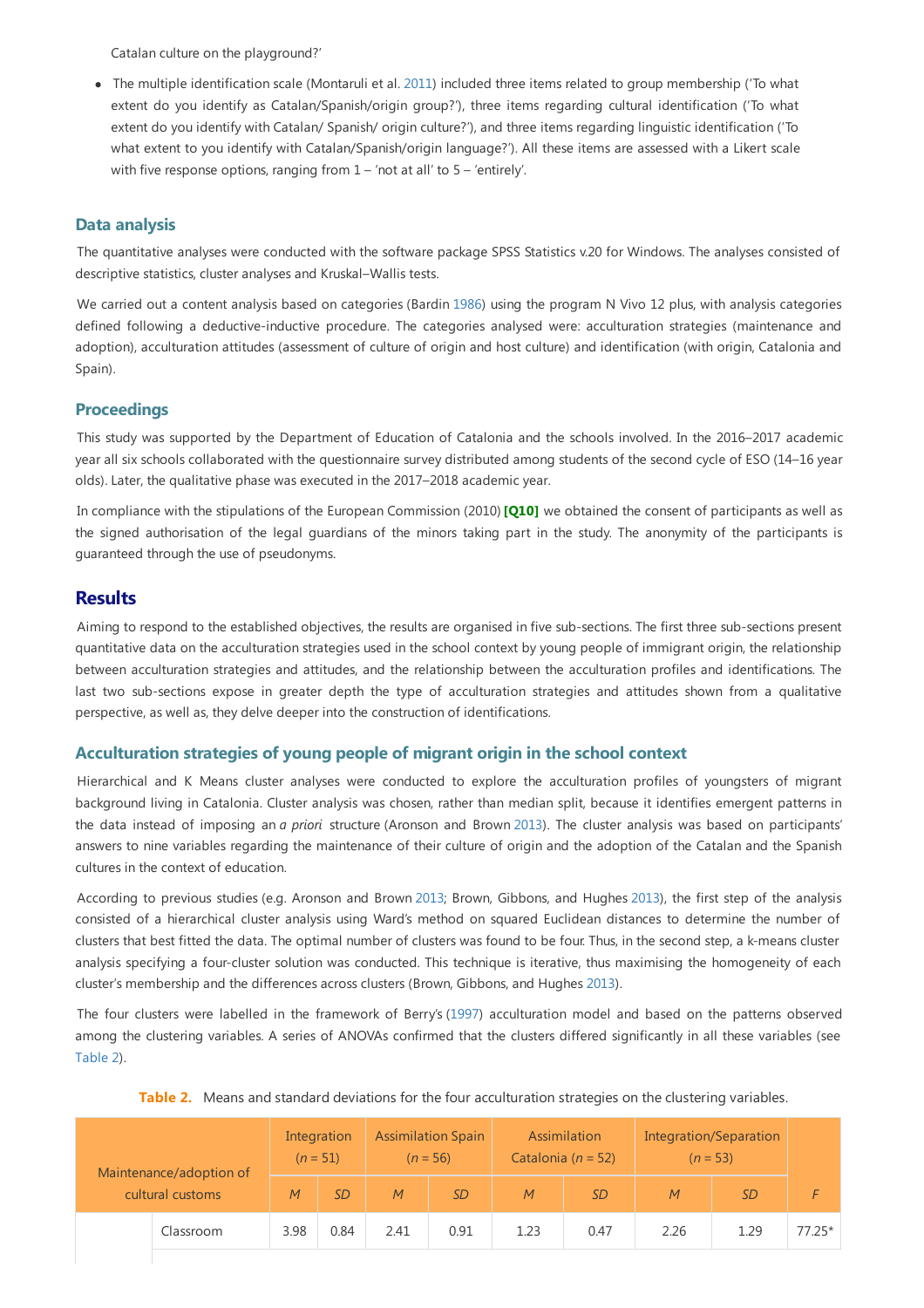| Origin    | Schoolyard        | 4.10 | 0.88 | 2.61 | 0.98 | 1.40 | 0.69 | 2.47 | 1.34 | $62.51*$ |
|-----------|-------------------|------|------|------|------|------|------|------|------|----------|
|           | Overall at school | 4.22 | 0.81 | 2.52 | 0.93 | 1.42 | 0.64 | 2.49 | 1.38 | 70.84*   |
|           | Classroom         | 4.10 | 0.88 | 2.52 | 0.89 | 4.54 | 0.67 | 2.41 | 1.11 | $77.13*$ |
| Catalonia | Schoolyard        | 3.86 | 1.02 | 2.21 | 0.89 | 4.04 | 1.07 | 2.15 | 0.96 | $57.71*$ |
|           | Overall at school | 4.33 | 0.68 | 2.63 | 0.89 | 4.37 | 0.74 | 2.60 | 1.14 | 68.66*   |
|           | Classroom         | 3.96 | 0.96 | 3.55 | 0.81 | 3.56 | 1.33 | 1.54 | 0.54 | 71.06*   |
| Spain     | Schoolyard        | 4.12 | 0.89 | 3.55 | 0.91 | 3.35 | 1.34 | 1.47 | 0.50 | $77.67*$ |
|           | Overall at school | 4.04 | 1.08 | 3.57 | 0.91 | 3.54 | 1.24 | 1.67 | 0.61 | $60.72*$ |

<span id="page-8-0"></span>\**p* < .001.

The first cluster was identified as Integration given that the participants had high scores on all the clustering variables, indicating that they both maintained origin cultural customs and adopted both Catalan and Spanish cultural elements in the school context. A second group with the highest scores on the items corresponding to the Spanish culture was classified as Assimilation with Spain. A third group with higher scores on Catalan culture adoption was labelled Assimilation with Catalonia.The final cluster was classified as Integration/Separation, with higher scores on Catalan culture adoption and origin culture maintenance and lower scores on Spanish culture adoption.

# **Relationship between acculturation strategies and acculturation attitudes**

A similar procedure consisting of hierarchical and k-means cluster analyses was carried out to explore the patterns of acculturation attitudes in the school context. The analyses indicated a four-cluster solution: Participants in the first group – Integration – had high scores in maintaining their culture of origin culture and adopting both Catalan and Spanish culture. The second cluster was identified as Assimilation with Catalonia due to having the highest scores in the Catalan culture adoption items. The third cluster, with high scores on Catalan culture adoption and Spanish culture adoption, was classified as Assimilation with Catalonia and Spain. The fourth group represented Separation, with higher origin culture maintenance and lower Catalan and Spanish culture adoption. The descriptive statistics for each cluster and the results of the ANOVAs showing significant differences between the four clusters for the clustering variables are shown in [Table](#page-7-1) 3.

| Maintenance/adoption of<br>cultural customs |                   | Integration<br>$(n = 78)$ |           | Assimilation<br>Catalonia ( $n = 62$ ) |           | <b>Assimilation Catalonia and</b><br>Spain ( $n = 35$ ) | Separation<br>$(n = 36)$ |      |           |            |
|---------------------------------------------|-------------------|---------------------------|-----------|----------------------------------------|-----------|---------------------------------------------------------|--------------------------|------|-----------|------------|
|                                             |                   | M                         | <b>SD</b> | M                                      | <b>SD</b> | M                                                       | <b>SD</b>                | M    | <b>SD</b> | $\digamma$ |
|                                             | Classroom         | 3.65                      | 0.91      | 1.55                                   | 0.62      | 1.49                                                    | 0.78                     | 3.83 | 1.06      | 122.32*    |
| Origin                                      | Schoolyard        | 3.82                      | 0.86      | 1.58                                   | 0.71      | 1.37                                                    | 0.55                     | 4.00 | 0.86      | 166.89*    |
|                                             | Overall at school | 3.76                      | 0.87      | 1.53                                   | 0.65      | 1.57                                                    | 0.85                     | 4.08 | 0.84      | 150.44*    |
|                                             | Classroom         | 3.44                      | 0.91      | 2.37                                   | 1.18      | 4.63                                                    | 0.60                     | 1.75 | 0.84      | 68.13*     |
| Catalonia                                   | Schoolyard        | 3.36                      | 0.87      | 2.34                                   | 1.14      | 4.06                                                    | 1.19                     | 1.67 | 0.79      | 48.10*     |
|                                             | Overall at school | 3.56                      | 0.88      | 2.58                                   | 1.22      | 4.26                                                    | 0.92                     | 1.92 | 0.84      | 47.67*     |
|                                             | Classroom         | 3.58                      | 0.83      | 2.08                                   | 0.89      | 4.37                                                    | 0.84                     | 1.89 | 0.78      | 87.95*     |
| Spain                                       | Schoolyard        | 3.49                      | 0.86      | 2.08                                   | 0.87      | 4.34                                                    | 0.84                     | 1.89 | 0.82      | 81.88*     |
|                                             | Overall at school | 3.62                      | 0.86      | 2.27                                   | 1.09      | 4.29                                                    | 0.86                     | 2.00 | 0.86      | 63.39*     |

Table 3. Means and standard deviations for the acculturation attitudes on the clustering variables.

\**p* < .001.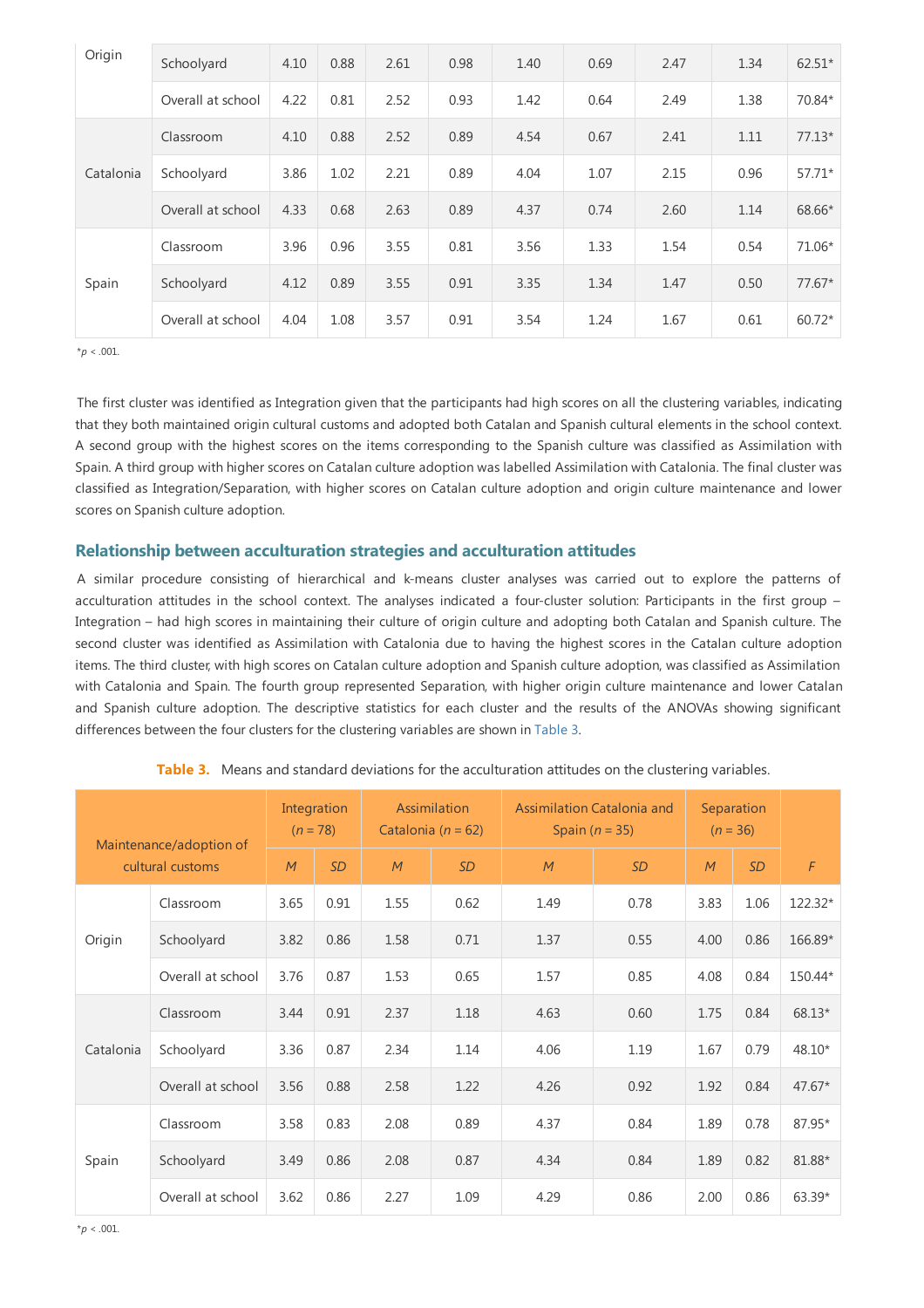<span id="page-9-0"></span>Furthermore, Pearson's chi-square test was conducted to explore the relationship between the acculturation profiles and the acculturation attitudes reported. There was a significant medium-size association between the acculturation profiles and acculturation attitudes in the school context,  $x_{(9)}^2 = 48.98$ ,  $p < .001$ , V de Cramer = .28. As can be seen in [Table](#page-8-0) 4, the acculturation attitudes of young people of immigrant descent were generally in agreement with their acculturation strategies. However, the highest degree of correspondence was observed among the participants with an Integration profile of acculturation strategies, 50.4% of whom also had integration attitudes. On the other hand, those whose acculturation strategies could be described as Assimilation with Spain reported mainly Integration attitudes (44.6%), followed by attitudes of Assimilation with Catalonia (30.4%). Additionally, it is worth noting the reduced number of youngsters in the Assimilation with Catalonia strategy group who expressed Separation attitudes (2%).

|                                                |                        |                |             | Acculturation attitudes in the school context |                                                 |         |  |  |  |  |  |  |
|------------------------------------------------|------------------------|----------------|-------------|-----------------------------------------------|-------------------------------------------------|---------|--|--|--|--|--|--|
|                                                |                        | Separation     | Integration | <b>Assimilation with</b><br>Catalonia         | <b>Assimilation with</b><br>Catalonia and Spain | Total   |  |  |  |  |  |  |
| Acculturation strategies in the school context |                        |                |             |                                               |                                                 |         |  |  |  |  |  |  |
|                                                | Count                  | 18             | 12          | 21                                            | $\sqrt{2}$                                      | 53      |  |  |  |  |  |  |
| Integration/Separation                         | % within<br>strategies | 34.00%         | 22.60%      | 39.60%                                        | 3.80%                                           | 100.00% |  |  |  |  |  |  |
|                                                | % within<br>attitudes  | 50.00%         | 15.40%      | 33.90%                                        | 5.70%                                           | 25.10%  |  |  |  |  |  |  |
|                                                | Count                  | $\overline{7}$ | 27          | $6\,$                                         | 10                                              | 50      |  |  |  |  |  |  |
| Integration                                    | % within<br>strategies | 14.00%         | 54.00%      | 12.00%                                        | 20.00%                                          | 100.00% |  |  |  |  |  |  |
|                                                | % within<br>attitudes  | 19.40%         | 34.60%      | 9.70%                                         | 28.60%                                          | 23.70%  |  |  |  |  |  |  |
|                                                | Count                  | 2              | 14          | 18                                            | 18                                              | 52      |  |  |  |  |  |  |
| <b>Assimilation Catalonia</b>                  | % within<br>strategies | 3.80%          | 26.90%      | 34.60%                                        | 34.60%                                          | 100.00% |  |  |  |  |  |  |
|                                                | % within<br>attitudes  | 5.60%          | 17.90%      | 29.00%                                        | 51.40%                                          | 24.60%  |  |  |  |  |  |  |
|                                                | Count                  | $\mathsf 9$    | 25          | 17                                            | 5                                               | 56      |  |  |  |  |  |  |
| <b>Assimilation Spain</b>                      | % within<br>strategies | 16.10%         | 44.60%      | 30.40%                                        | 8.90%                                           | 100.00% |  |  |  |  |  |  |
|                                                | % within<br>attitudes  | 25.00%         | 32.10%      | 27.40%                                        | 14.30%                                          | 26.50%  |  |  |  |  |  |  |
|                                                | Count                  | 36             | 78          | 62                                            | 35                                              | 211     |  |  |  |  |  |  |
| Total                                          | % within<br>strategies | 17.10%         | 37.00%      | 29.40%                                        | 16.60%                                          | 100.00% |  |  |  |  |  |  |
|                                                | % within<br>attitudes  | 100.00%        | 100.00%     | 100.00%                                       | 100.00%                                         | 100.00% |  |  |  |  |  |  |

**Table 4.** The association between acculturation strategies and attitudes in the school context.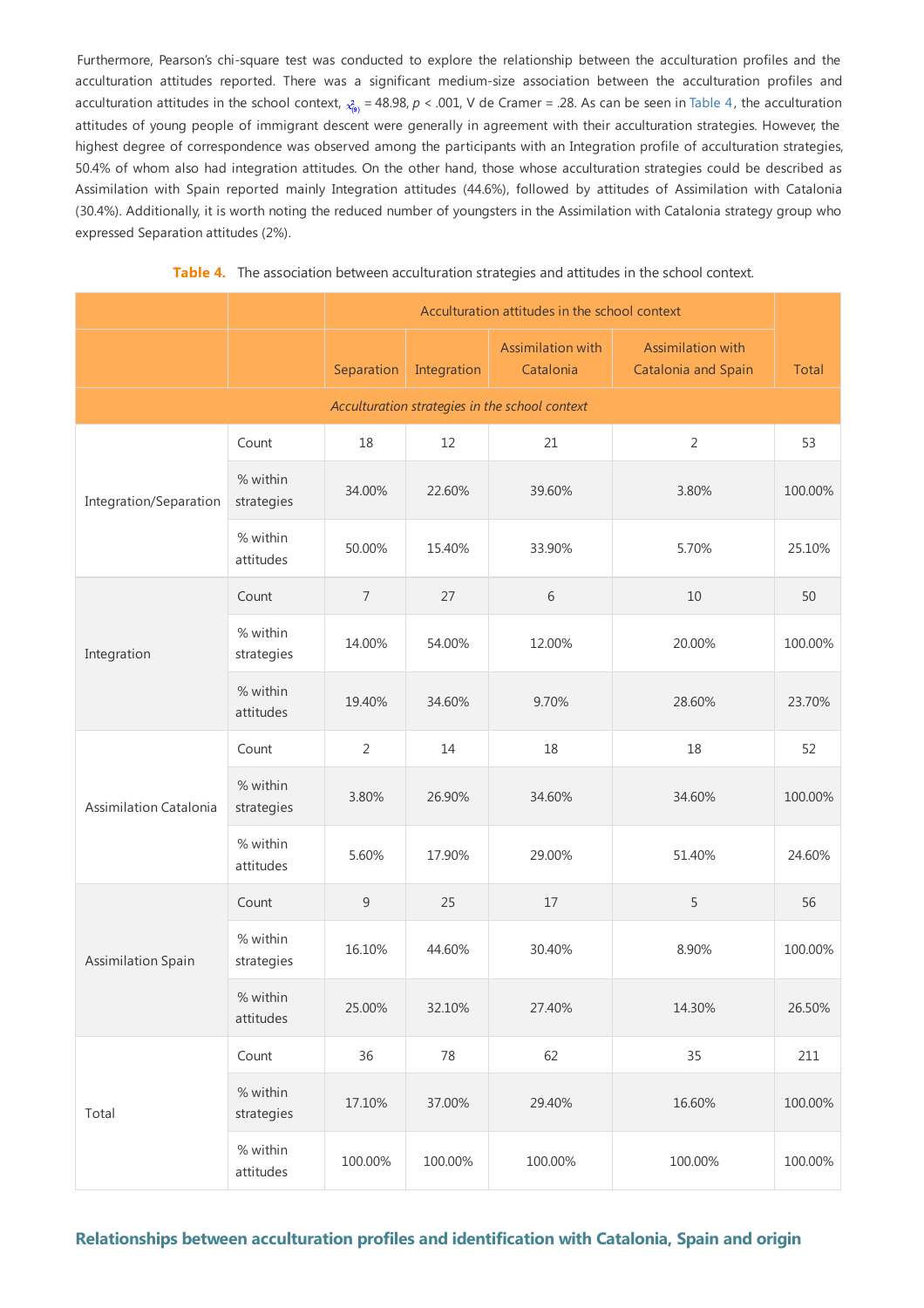A set of Kruskal–Wallis tests was conducted to investigate the relationships between acculturation strategies and identifications with Catalonia, Spain and the country of origin. The significant results were followed-up with pairwise comparisons with adjusted *p*-values. The means and standard deviations that describe the various identifications of each acculturation strategy group are shown in [Table](#page-9-0) 5.

Table 5. Results of the Kruskal–Wallis tests comparing the identification with Catalan, Spanish, and origin language and culture, and corresponding descriptive statistics.

|                             | Integration/Separation |           | Assimilation<br>Spain |           |      | Assimilation<br>Catalonia | Integration |           |                  |                  |
|-----------------------------|------------------------|-----------|-----------------------|-----------|------|---------------------------|-------------|-----------|------------------|------------------|
| <b>Identification with</b>  | M                      | <b>SD</b> | M                     | <b>SD</b> | M    | <b>SD</b>                 | M           | <b>SD</b> | $\boldsymbol{H}$ | $\boldsymbol{p}$ |
| Catalan group<br>membership | 2.77                   | 1.23      | 2.47                  | 1.20      | 3.02 | 1.42                      | 3.35        | 1.35      | 12.07            | .007             |
| Spanish group<br>membership | 2.62                   | 1.40      | 3.75                  | 1.27      | 3.29 | 1.38                      | 3.75        | 1.45      | 21.59            | < .001           |
| Origin group<br>membership  | 4.47                   | 0.91      | 4.28                  | 1.10      | 3.71 | 1.45                      | 4.51        | 1.08      | 16.03            | .001             |
| Catalan language            | 2.72                   | 1.10      | 2.43                  | 1.23      | 3.33 | 1.51                      | 2.98        | 1.21      | 13.05            | .005             |
| Spanish language            | 2.92                   | 1.34      | 3.80                  | 1.27      | 3.71 | 1.24                      | 3.86        | 1.27      | 17.15            | .001             |
| Family language             | 4.45                   | 0.82      | 4.35                  | 0.95      | 4.06 | 1.33                      | 4.39        | 1.18      | 3.25             | .355             |
| Catalan culture             | 2.04                   | 1.07      | 2.15                  | 1.08      | 2.80 | 1.50                      | 2.73        | 1.25      | 13.10            | .004             |
| Spanish culture             | 1.96                   | 1.18      | 3.31                  | 1.18      | 3.04 | 1.25                      | 3.22        | 1.42      | 33.01            | < .001           |
| Origin culture              | 4.40                   | 0.95      | 4.26                  | 1.02      | 4.08 | 1.22                      | 4.39        | 1.18      | 4.85             | .183             |

Participants' identifications varied significantly depending on their acculturation strategies. First, as the results of the Kruskal– Wallis tests in [Table](#page-9-0) 5 indicate, significant effects were found for all group membership variables. Nonetheless, when following up these findings, it was revealed that participants with an Integration profile had a higher degree of identification with the Catalan group than those with an Assimilation with Spain profile (*T* = −38.43, *p* = .005). Furthermore, the students with Integration/Separation strategies had the lowest Spanish group membership scores, compared with their peers with Assimilation with Spain (*T* = 45.28, *p* < .001) and Integration strategies (*T* = 47.34, *p* < .001). Similarly, the group for Assimilation with Catalonia registered the lowest origin group membership, especially in comparison with the groups of Integration/Separation (*T* = 31.22, *p* = .014) and Integration (*T* = 39.00, *p* = .001).

Secondly, investigation into the relationship between linguistic identificationsand acculturation strategies was only significant for the Catalan and Spanish language. Regarding the identifications with the Catalan language, the most notable difference was observed between the groups Assimilation with Catalonia and Assimilation with Spain (*T* = 40.39, *p* = .003), as these were the ones with the highest and lowest scores, respectively. Furthermore, the Integration/Separation group stood out as the one that least identified with the Spanish language, as significant differences were found in comparison with the Assimilation with Spain (*T* = −39.02, *p* = .003), Assimilation with Catalonia (*T* = −33.75, *p* = .022), and Integration (*T* = −41.95, *p* = .002) groups. Finally, identifications with the language of origin were relatively high for all participants, regardless of their acculturation strategies.

Thirdly, similar patterns were observed for cultural identification. Thus, participants who preferred Integration/Separation strategies tended to identify less with the Catalan culture than their peers belonging to the Assimilation with Catalonia (*T* = −32.11, *p* = .032) and Integration groups (*T* = −31.80, *p* = .034). Moreover, the Integration/Separation group emerged again as the one least identified with Catalan culture, significantly less so when compared with the Assimilation with Catalonia (*T* = −46.47, *p* < .001), Integration (*T* = −54.66, *p* < .001), and Assimilation with Spain groups (*T* = −58.23, *p* < .001). Lastly, young people of immigrant descent generally reported high identification with the culture of origin.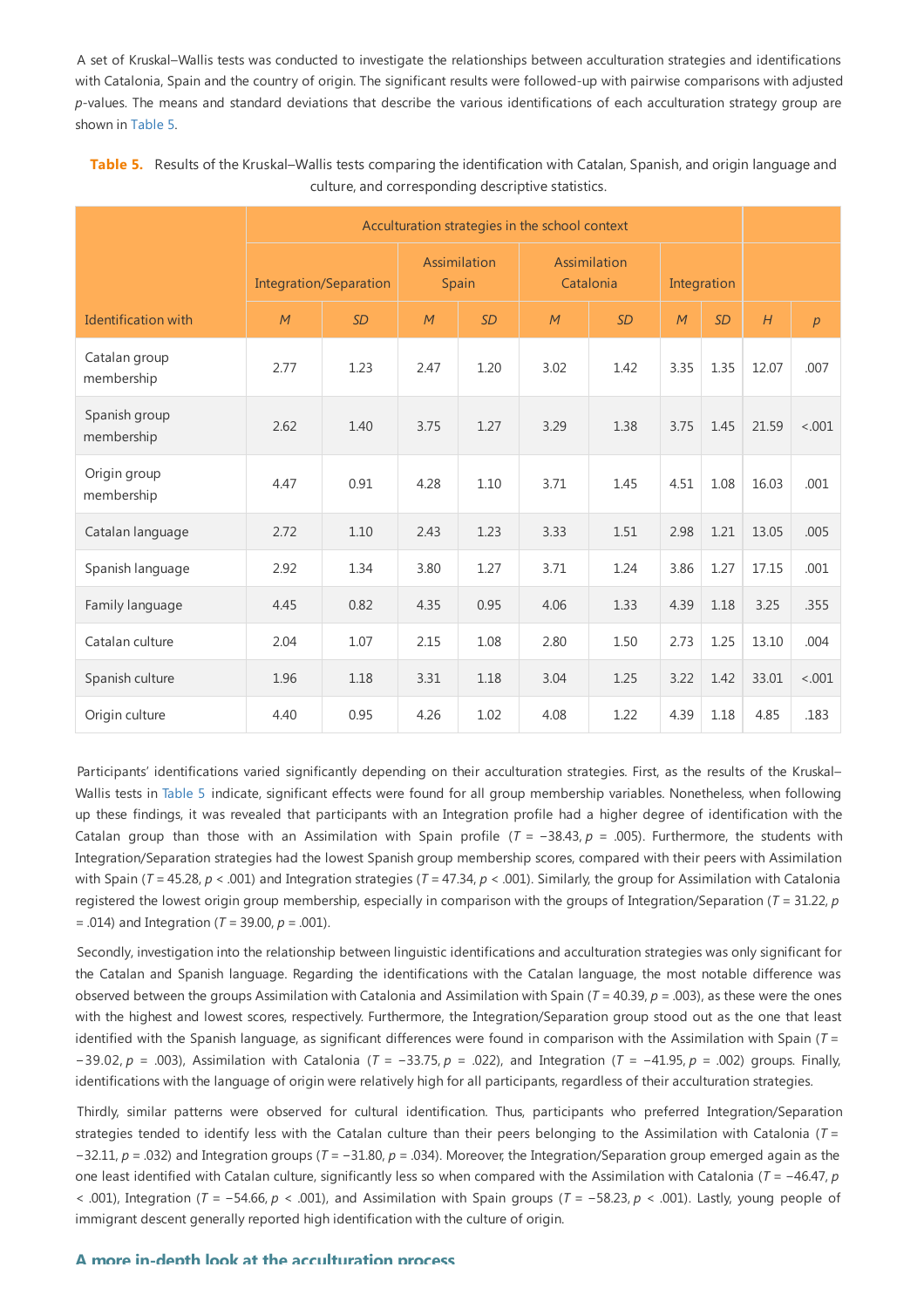#### **A more in-depth look at the acculturation process**

When examining maintenance, the life stories and interviews particularly highlight the case of young people of Maghribi origin. Students and teachers agree that in this collective the cultural practices maintained are mostly connected with the Muslim religion.

In this regard, it becomes patently clear how they all maintain the Feasts of the Lamb and Ramadan, with the latter having a greater effect on the dynamics of the schools and the life of young people of Maghribi origin. Analysis shows that misunderstandings arise between participants (especially between teachers and students of Maghribi origin). According to some of the young participants, schools ought to take into consideration the period of Ramadan when scheduling school trips or exams. In contrast, others do not feel that this demand is justified as they believe it is necessary to adapt to the dynamics 'from here'. In any case, young people feel the need to modify patterns related to Ramadan, for example missing family celebrations in the daytime to avoid missing class. At the same time, school dynamics also change as absenteeism rates are higher in this period.

Another of the most striking elementsamong young descendants of Moroccan migrants is that they continue to wear the hijab.

E What cultures would you say they identify with?

Emma In think that: with Islam. I'm talking about the girls' dress. For example, for me a way: when a girl puts on a hijab I think of Islam.

### (Emma, teacher)

Some of the girls interviewed use the hijab. The hijab is a recurring theme in all the accounts from young people and teachers, as it is also the cultural practice which prompts most episodes of discrimination, according to participants. Emma references the rejection with which the students going to school wearing a hijab are met.

Emma In fact the classmates are still holding back with these girls. I was her tutor last year in fourth year and I remember editing the end-of-year video, in fourth year of ESO you do a souvenir video. You see the girl in first and second year of ESO without the hijab and the change comes halfway through third year of ESO, she and another two. When the video is edited the classmates brought it up, yet? Again, they want to exclude themselves, what classmates say is that in this way they themselves exclude themselves.

### (Emma, teacher)

Girls who do not use it explain that this is due to reasons of adaptation to the host society and that they dress like they do 'here', although they do wear it on important festivities such as Ramadan.

Aisha There came a day when I said "I'm going to wear it and I don't care about anything". What I was most afraid of was people's reaction. I got there on the first day with the hijab and saw everybody staring and I mean, it's normal because you're the first person, I can't tell them not to stare, it is as if I see somebody here with a wig and say "wow", I look. But there were also comments, although at that point I didn't care because I was doing what I wanted, of course. "What are you doing with toilet paper on your head?". It was to hurt me, and there were also classmates I don't get on with who said things like "hey, take that off your head (in a pejorative tone)".

### (Aisha, 15 years old, Moroccan origin, integration profile)

The perception of teachers is that the use of the hijab leads to a change in behaviour, 'isolating them', something that they believe hinders their relationship with their autochthonous peers, who see them wearing hijabs as 'them wanting to exclude themselves'.

In contrast, some of the teachers feel that not wearing the hijab contributes to the invisibilisation of the culture of origin of these students. This is perceived as positive, given that the use of hijabs in the schools causes what is known as a 'white drain' towards other schools with autochthonous students.

Emma We have autochthonous students who are leaving for grant-aided schools. There is this drain between 6th year of primary and first year of ESO. And one of the reasons is this. The Integration occurs because between them they are integrated, but the hijab has generated conflict in the school because it is very visible.

### (Emma, teacher)

Other cultural practices by young people of Maghribi origin include watching television channels in Arabic at home, not eating pork and not smoking. Despite this, differences are observed between first- and second-generation young people.

E You were already born here, for example, you have customs from your country of origin?

Amira The hijab, right? My mother doesn't either and, well … customs like concealing the neck, not eating pork.

E So, you don't eat pork.

Amira Yes, and not smoking, but my parents known that my friends smoke and it doesn't bother them, they know I won't, because it is forbidden for women. Well, forbidden, it's not well-seen, and I don't like them saying that. It seems very sexist. A woman can also smoke.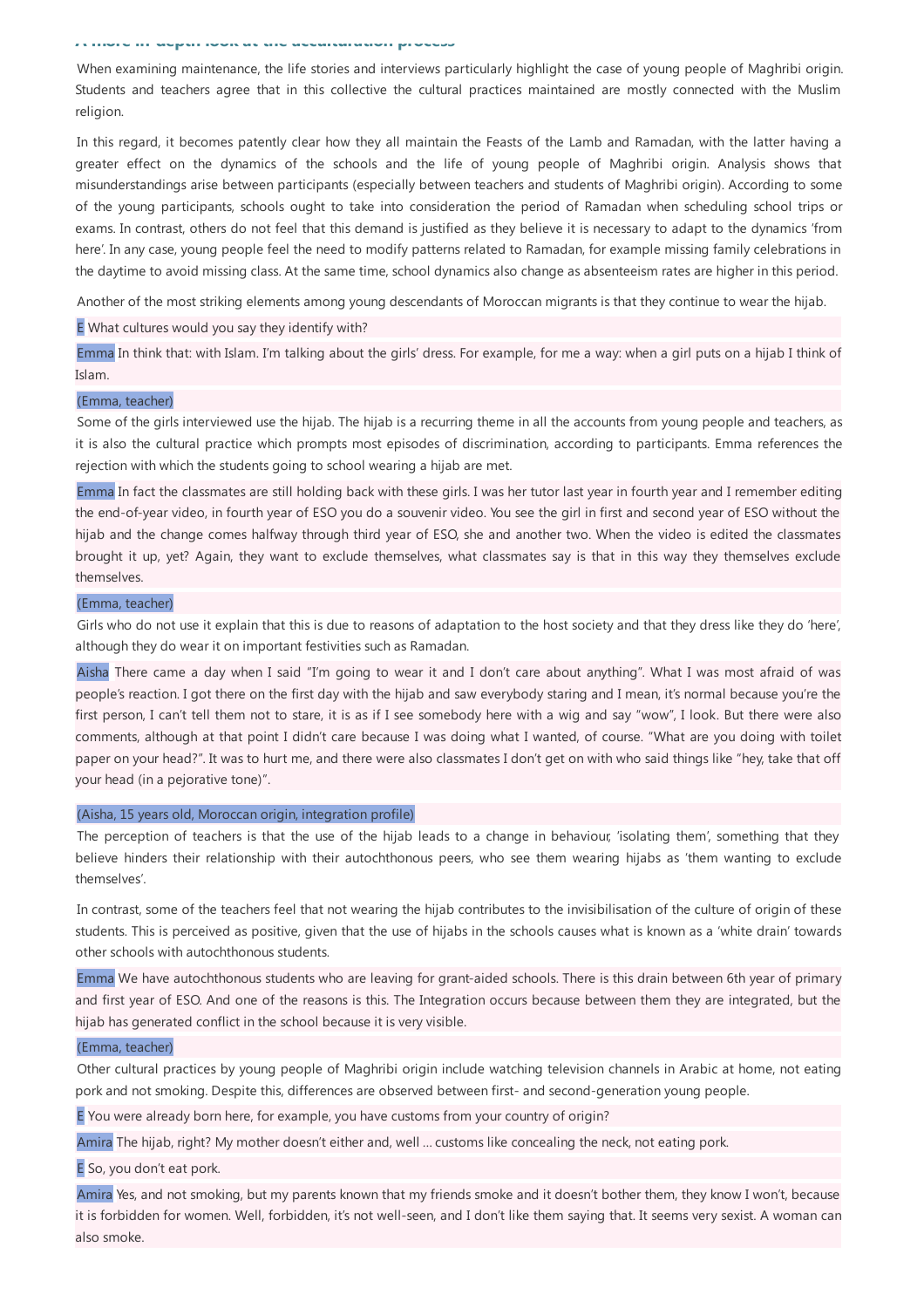### (Amira, 16 years old, Algerian origin, assimilation profile)

Young descendants of Romanian and Latin American migrants find it harder to define what they maintain from their culture and tend to limit this to aspects related to family settings including food, religious practices and formal matters.

In terms of whether the languages of origin are maintained, it can be observed that in the school context these are seldom used. Many of the participants agree that speaking in their language of origin in public settings generates mistrust towards them and is not well-regarded by the autochthonous people.

As regards the aspects they adopt from the host culture, the element of language is key and is the first to be referenced. They all agree that they make an effort to learn it because they need it to communicate. However, the language they choose depends on the socio-cultural context. All the participants from city schools prefer Spanish to Catalan, although Catalan is the main language in the classroom and for learning. In contrast, the students from the school in the town choose Catalan over Spanish, as it is predominantly Catalan-speaking context. Most explain that not knowing the language in the early stages of their stay led to discrimination. The experience with the language of those born in Catalonia is not the same, as second generations are exposed to Catalan and Spanish from the very start, and problems tend to arise with the accent in their language of origin, in this case, Arabic.

As regards adoption, we see differences between first and second generations, including the effect of the length of the stay, and origins. An element on which participants tend to agree most is the change of perspective on aspects relating to life, with many confirming that their views are more open towards aspects of society than to their culture of origin. These aspects include the perceptions regarding relationships between men and women and homosexuality, and how they view some aspects of their own culture in a more 'westernised' way, breaking taboos which remain in their culture of origin. According to one participant, things change because they are seen as different when they travel to Morocco, while second generations are seen as if they were from another country.

At this point, it is also interesting to stress that some of the participants join in on festivities such as Christmas, local celebrations in the town or city, or feasts like Halloween. Others highlight a loss of the space dedicated to religious practice in their lives. This was stressed by the Romanian boy, but also boys of Maghribi origin who claim only to prayat Ramadan.

As regards acculturation attitudes, these are mostly found among young people who see maintaining their own cultural practices – especially those related to Muslim religion – as positive but who are also eager to adopt elements of the host culture, especially the language. It is worth highlighting the intercultural exchange between peer groups, which is experienced as normalised with a more positive perception than that expressed by teachers.

In this regard, teachers' perception tends to be more critical, especially in relation to students of Maghribi origin.

Carla It looks like they like everything. In contrast I can, generally, when we speak the students say certain negative things about their culture. They especially do not understand why women have to be covered up. I think Muslims accept fewer of our traits.

### (Carla, teachers)

In their opinion, young people speak negatively about their culture and it seems as if they like everything about the host culture. At the same time, there is a discourse which references the fact that the students of Maghribi origin accept fewer things about the host society than students of other origins.

# **Analysing how descendants of migrants built their identifications according to their acculturation profiles**

All participants identify with their country of origin. When asked where they are from, they answer 'I am from Morocco' or 'I am from Romania'. However, when they are asked where they feel that they belong the answer varies. Some of them answer 'here', suggesting that the length of the stay, and the fact that their entire life is here, as referenced in the life stories, means that they also identify with the host society, regardless of whether they are first or second generation. Others answer that they are a mix, a hybrid, between 'Moroccan, Catalan and Spanish'. Apart from the length of the stay, the lack of contact or limited contact with their origins also contributes to them not fully identifying with their origin.

| E Do you feel Catalan? |  |  |  |  |
|------------------------|--|--|--|--|
| Adel No.               |  |  |  |  |
| E Do you feel Spanish? |  |  |  |  |
| Adel I'm from Morocco. |  |  |  |  |
| E You feel Moroccan.   |  |  |  |  |
|                        |  |  |  |  |

Adel I feel, like a mix. I'm a hybrid. I am from Morocco so there is a small part that feels like I am from Morocco. There will be a small part where I will feel Catalan and there will be a small part of me which feels Spanish.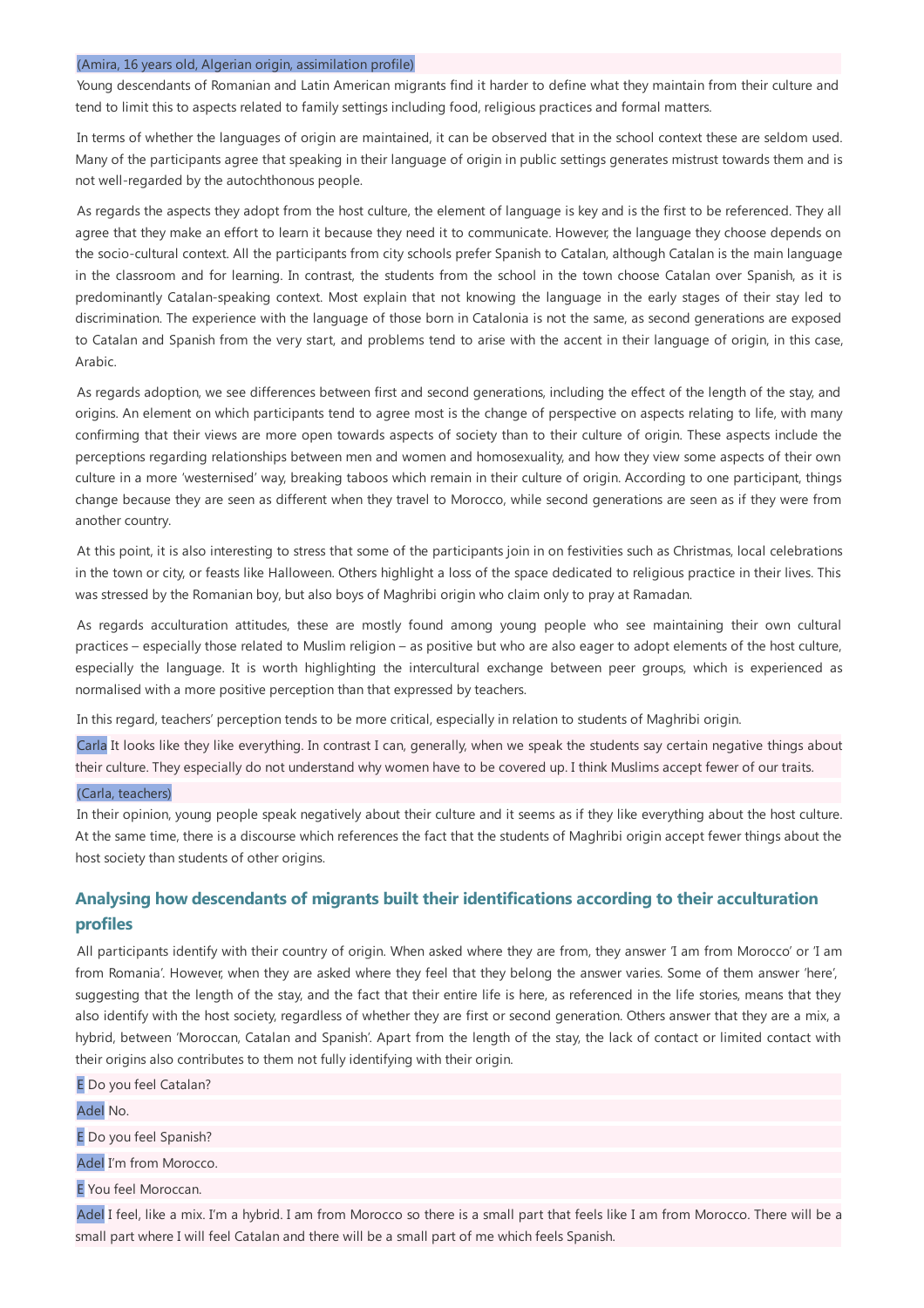### (Adel, 17 years old, Moroccan origin, assimilation profile)

In the case of the young people of Moroccan origin there is also a stronger identification with Muslim religion more than with the country of origin. Teachers especially identify them with this religious dimension.

Some participants also report that often the identification with Islam or being Moroccan is associated with terrorism and has negative connotations which in turn lead to discrimination.

Amira Well the negative parts are what people here typically say when you say you're Arab, they go boom, referring to bombs. Sometimes it is the typical joke where they make a noise as if it were a bomb. Like jihadists.

### (Amira, 16 years old, Algerian origin, assimilation profile)

As regards identification with Spain and Catalonia, teachers agree that most of the students descendants of migrants make no distinction between Spain and Catalonia. They became aware of this following the events of 1st October 2017 in Catalonia. The day after the police charges these students said that they did not really understand what was happening. However, despite not sharing this aspect of identification with Catalonia, they expressed solidarity with the people, as there was a sense of belonging to the community.

<span id="page-13-0"></span>Them talking about feeling more 'from here' is used in opposition to feeling from there, from their country of origin. In any case, nuances can be observed in the discourse of participants, predominantly identifying with Spain as a whole, unlike what the autochthonous interviewees perceive. Some cases – although to a lesser extent – do express their feeling of belonging to Catalonia.

In contrast, some of the participants state that they identify with their way of acting and being 'from here', an identification which is more closely linked to how they relate to the world.

In order to establish a relationship between the acculturation and identification profiles when individually analysing participants, some associations between acculturation profilesand types of identification can be observed.

If observing participants with an assimilation acculturation profile, there is unanimous agreement on a hybrid identification, a loosely defined unclear mix of identifications.

However, despite what could be thought, in addition to identifying strongly with their origin those with a separation profile also tend to identify with Catalonia.

In addition, those with integration profiles identify with the origin and tend to identify with Spain to some extent. Following is Aisha's contribution on identification:

Aisha Honestly, for me it is the nicest thing about a country. The fact that there are many cultures, that people mix, that differences can be seen, for example, I'm off to a mass to see how they do it today, tomorrow you can come to the mosque to see how we pray. I've been to mass to see how my friend prayed. She has come to the mosque. She has been with me at home on feasts such as that of the lamb, I've been to her house at Christmas. Honestly, these are things you cannot describe because you see so many differences, you learn so many things, that that is the best thing you can see in a country, the mix of cultures. The fact that you have a different religion, nationality or skin colour does not mean you have to be excluded. At the end of the day, we are all people, right?

### (Aisha, 15 years old, Moroccan origin, integration profile)

As seen in Aisha's story, and concurrent with the story of those participants who have an integration profile, something especially striking is that in this profile the contact between different cultures is seen as enriching and these students appear more predisposed to learning about other cultures.

## **Discussion and conclusion**

The complexity of the Catalan context places us in a very interesting real context to be investigated as it brings to the table not only the cultural baggage of young descendants of migrants who live there, but also whether it is a bilingual and bicultural context – also transferred to the educational system – which calls for affirmative action in favour of Catalan. The information provided highlights this complexity.

If we observe the acculturation profiles developed by the young participants in the study in the school context, we can identify four tendencies: those which assimilate with Spain, those which assimilate with Catalonia, those who favour integration and a final group which display both a separation in relation to Spain and a tendency towards integration into Catalonia. This last group is an example of the complex duality appearing in the Catalan context in relation with Spain and Catalonia. This offers proof that acculturation profiles must be understood within the socio-cultural context in which they take place, going beyond the four basic strategies provided by Berry ([1997](#page-15-12), [2005](#page-15-11), [2009](#page-15-13)).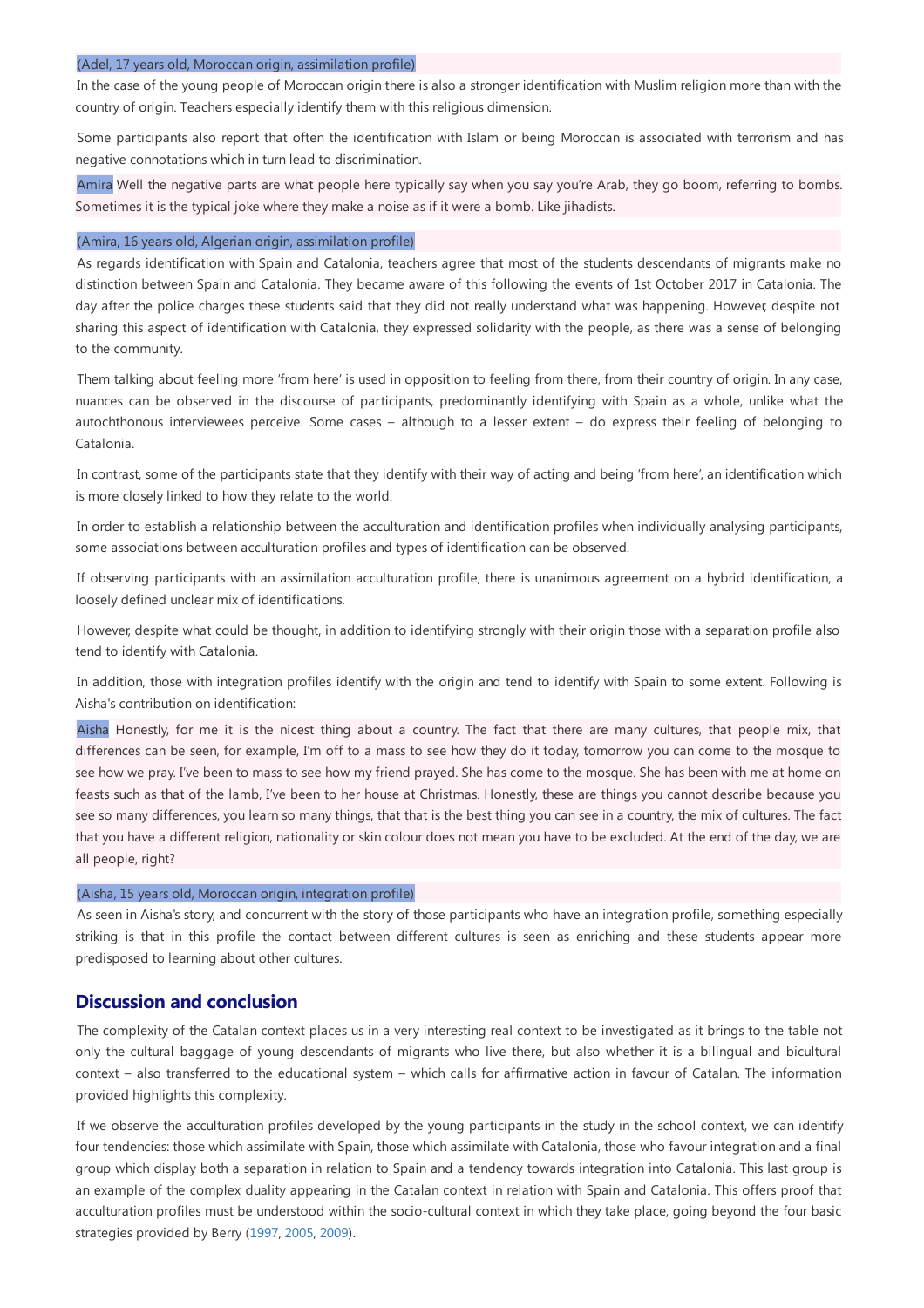Qualitative results provide an understanding of this complexity, expounding on what they maintain from their culture of origin and what they adopt from their host culture. In this regard, some differences can be established between collectives. For participants of Romanian and Latin American maintenance of their origins is related to more folklore-based cultural issues, so that they experience difficulty in identifying what is part of their own culture and what is part of the host culture. Meanwhile, young boysand girls of Maghribi origin confirm that they maintain aspects linked to religion, including Ramadan and the use of a hijab. Maghribi participants transfer the maintenance of their cultural and religious practices to the public sphere, especially schools. These results are in keeping with those of the study by Briones et al. ([2012](#page-15-15)) which specifically mentions the greater visibility afforded by differences in language and religion, and because they feel that they are the subject of public debate. This study and the research by Briones et al. ([2012](#page-15-15)) are in agreement on the fact that the Maghribi collective suffers the most discrimination.

In addition, the fieldwork shows that the two practices linked with this collective are Ramadan and the use of the hijab. This fieldwork repeatedly references the practice of Ramadan in the school context and in relation to autochthonous students, adding further emphasis on the rejection to the fact that girls of Moroccan origin use the hijab in public. The contradictions between the public and private spheres are obvious (Ward, Stuart, and Kus 2015 **[\[Q11\]](#page-0-10)**). Teachers' perception that the use of the hijab is a way of isolating and separating oneself is to the detriment of the relationship they establish with this collective. At the same time, its use also causes unease among some of the teachers and members of school staff as it gives visibility to the existing diversity, something which in turn is negative for enrolment as there is a 'white drain' to other schools.

It should be stressed that according to the different participants in the study the language of origin has limited presence in the school context. They also report that speaking the language of origin in public is met with mistrust on the part of the autochthonous population.

As regards adoption, this is clearly connected with a linguistic acculturation given that language is the first element to be adopted. It becomes the first indispensable element for communication and in the case of Catalan, indispensable for teaching and learning. These results are in keeping with Alarcón and Garzón ([2013](#page-15-16)) where a preference for Catalan in the framework of the educational system leads to linguistic assimilation within thiseducational context.

Participants also reference the change of mentality in relation to life, in agreement with the opinions expressed by teachers, as well as the major cultural changes in the accommodation process (Berry [2005](#page-15-11); Kunst and Sam [2013](#page-16-14)).

When examining the quantitative results for the acculturation attitudes a dominant tendency can be observed towards the integration profile, followed by a profile of assimilation to Catalonia, although this option has its own implications in terms of marginalisation. Thirdly, attitudes can be observed which lean towards the profile of separation acculturation, and finally towards the assimilation to Spain and Catalonia. This dominant tendency towards integration is also referenced in the study by Portes, Aparicio, and Haller [\(2009](#page-16-15)). In fact, if expounding on these qualitative results we can observe a positive assessment of the host society, as stated by Luna González, Palou Julián, and Sabariego Puig ([2017](#page-16-23)), although cultures of origin are also positively viewed. Increasingly, mention is made of a good overall interethnic exchange and contact, which according to the literature is one of the factors predicting a good socio-cultural adaptation (Berry [2005](#page-15-11)).

This assessment conflicts with the views put forward by teachers, especially in relation to the Maghribi collective, which as they highlight speak poorly about their own culture, although contradictions can be observed in the accounts of teachers when stating that Moroccans are least likely to adapt and adopt cultural patterns 'from here'. One of the clear challenges of this interpretation by teachers is linked to attitudes in the host society, as the discourse put forward by participating teachers suggests that maintaining cultural and religious patterns from the cultures of origin somehow hinders the adoption of cultural patterns in the host society. Nevertheless, this is not supported by reality as participants with integration profiles have more developed intercultural discourse than the rest of acculturation profiles.

In any case, as stated by Bourhis et al. [\(1997](#page-15-14)) the attitudes of the host society are crucial in this process. In this regard, the results show a reality in which the host society – in this case the school – does not value collectives who publicly maintain their cultural and religious customs, as is the case of the Maghribi collective. Emphasis is made on the theory that maintaining means not adopting. Therefore, the most common attitudes in involved schools, especially on the part of the administration and teachers, point towards assimilation rather than integration. This in turn supports the premise put forward in earlier studies that the closer they lean towards the majority culture, the better they will adapt (Briones et al. [2012](#page-15-15)).

In keeping with the quantitative results obtained, a medium-scale association is observed if contrasting the strategies which can be used to exercise acculturation attitudes. This is to say, although there is dissonance in some cases there is also agreement. We can see that although some would prefer to integrate, they end up assimilating. There are also young people with separation profiles who would like to integrate. These results could lead to further reflection on whether there is a clear projection of the host school context accepting them because they assimilate, which might explain certain trends: those who give up on trying to maintain their cultural practices in the school context and those who choose to maintain them to the detriment of the adoption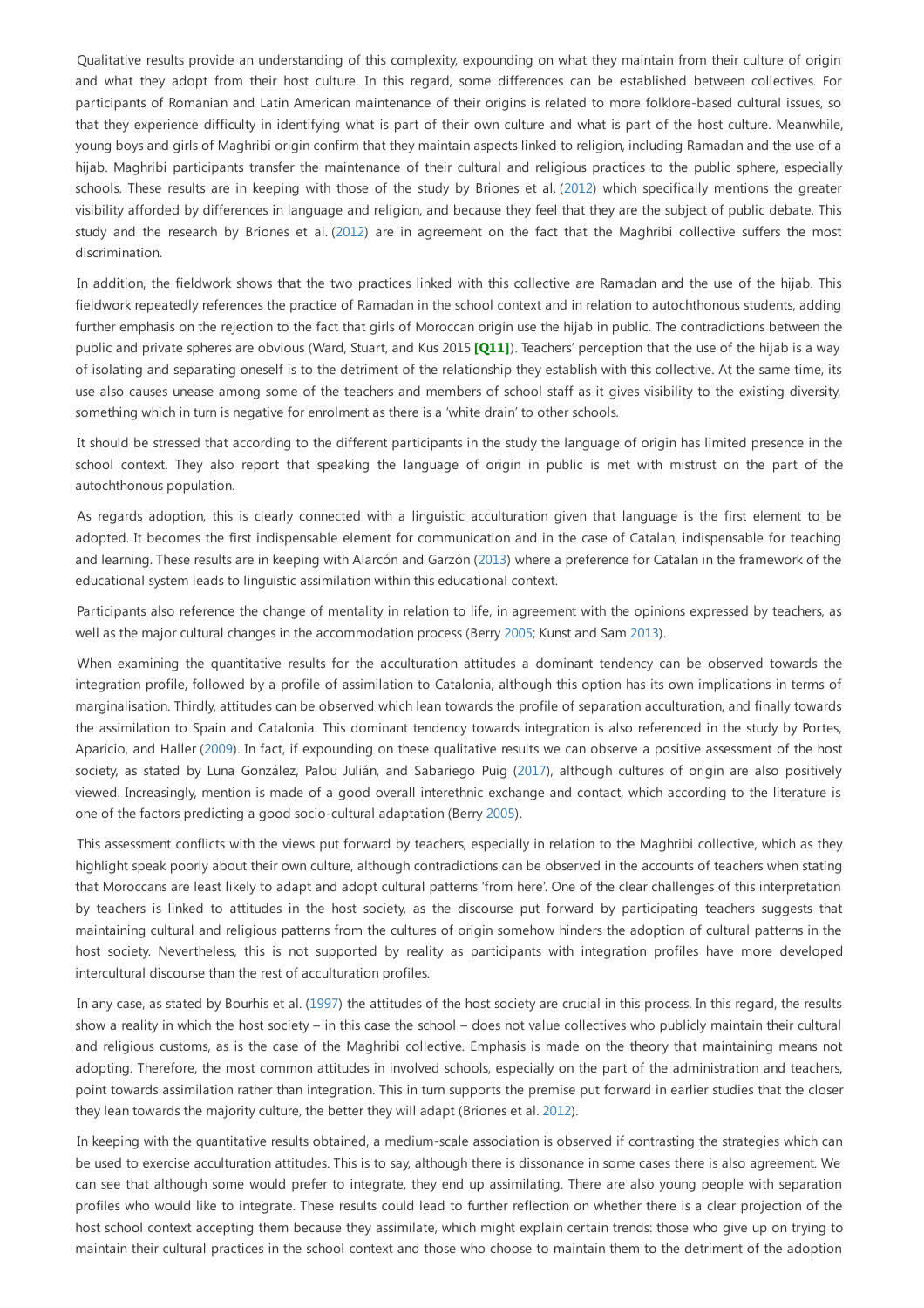of cultural patterns from the host society.

In addition, most of those who appear to favour assimilation to Spain would be happy to have an integration profile.This may be due to the fact that the host society asks them to assimilate so that despite also wanting to maintain their culture of origin, they believe assimilation would prove more advantageous and they would eventually give in. Therefore, the preferred option would have the more instrumental motivation to accommodate the host society, as suggested in earlier studies (Briones et al. [2012](#page-15-15)).

<span id="page-15-5"></span>However, only 27% of those who display a tendency towards the assimilation profile with Catalonia wish to integrate. In this regard, they are the group least willing to integrate, and this profile should be further researched. Different questionsarise on this issue. It could be that beyond an instrumental motivation to accommodate promoted in this case by school contexts as instrumental, there are also more symbolic and ethnic identification processes.

<span id="page-15-0"></span>If quantitatively assessing identifications, when referring to feeling Catalan those with the highest means tend towards integration, but there are no significant differences in relation to those who assimilate with Catalonia. There is however a significant difference in relation to those who assimilate with Spain and feel less Catalan. Furthermore, those with separation profiles feel least Spanish while those who feel most Spanish display profiles of integration and assimilation to Spain. Among those who identify most with their country of origin there are similar levels among those tending towards separation and towards integration. In contrast, those who assimilate with Catalonia identify less with their country of origin.

<span id="page-15-16"></span>As regards identification with Catalan culture, those who tend towards separation identified less than those who assimilate with Catalonia and integrate, while those who assimilate or integrate display the same level of identification with Catalan culture. Therefore, integration does not imply that Catalan culture is going to be adopted less eagerly. However, in the case of identification with Spanish culture those who separate are the ones who identify least. Again, there are no significant differences as regards identifying with culture of origin.

<span id="page-15-20"></span><span id="page-15-4"></span><span id="page-15-1"></span>These results, especially those of separation profiles, show greater contrasts if introducing identification with language. Therefore, as is to be expected, those who assimilate with Spain identify less with the language than those who assimilate with Catalonia. At the same time, young people with separation profiles identify less with the Spanish language than the rest of profiles.The question that arises is: why not with the Catalan language?

<span id="page-15-19"></span><span id="page-15-14"></span><span id="page-15-13"></span><span id="page-15-12"></span><span id="page-15-11"></span><span id="page-15-7"></span>The qualitative results provide possible interpretations to answer this question and understand this self-identification process. Based on the starting point put forward by both teachers and students, stating there is no obvious distinction in terms of how they identify towards Catalonia and towards Spain, the results show a complex identity construction mediated by this acculturation process. The results show us how all young participants, both first and second generation and regardless of acculturation process, are connected with their origin, in keeping with Portes, Aparicio, and Haller ([2009](#page-16-15)). However, when expressing how they feel the discourse is more complex and references the 'mix', as stated in earlier studies (previous work by the authors'; previous work by the authors'; previous work by the authors'; Stets and Burke [2003](#page-16-20); Portes and Rivas [2011](#page-16-19)). This mix is less defined among those who tend towards an assimilation profile, identifying equally with Spain and Catalonia. Meanwhile, those who favour integration identify more with Spain and those who tend towards a separation profile identify more with Catalonia. Given the low number of participants in this study it difficult to understand this distinction between profiles, but it could be theorised that those who chose to maintain their culture of origin, identifying with it, identify with the Catalan social discourse of maintaining the Catalan culture and language. This would explain the fact that they identify more strongly with the Catalan language in the quantitative results, identifying language as the main symbol of Catalan culture.

<span id="page-15-21"></span><span id="page-15-15"></span><span id="page-15-10"></span><span id="page-15-2"></span>From these results, it can be concluded that there are a series of major challenges to be considered. On the one hand it is important to examine the rejection and discrimination suffered by the Maghribi collective for maintaining certain religious practices, as the consolidation of migration in the Catalan context has resulted in people born in Catalonia who are Muslim. In this regard, it is necessary to move away from the term 'immigrant' and to consider that in the classrooms there are increasing numbers of students who are Catalan but with different origins, something which also modifies the host culture. With this new reality, it is important to consider the confrontations arising in families which identify with their countries of origin but have children who will identify to a greater or lesser extent with Catalonia and/or Spain.

<span id="page-15-18"></span><span id="page-15-17"></span><span id="page-15-6"></span><span id="page-15-3"></span>Finally, being aware that the context analysed is small, which is a limitation of our study, we must highlight two things in this regard: on the one hand, there is a broader study that addresses data collection throughout Catalonia, which will help to consolidate the results presented; and, on the other hand, the results account for a reality that is under-represented in the studies carried out in Catalonia, which tend to focus on the Barcelona metropolitan area. Another limitation that should be addressed in future studies concerns the socio-demographic structure of the quantitative sample which has not allowed the inclusion of other possible variables of interest in the analyses, such as country of origin or home languages.

<span id="page-15-9"></span><span id="page-15-8"></span>The study shows how reality goes beyond theoretical models and studies that analyse reality only in the duality of two cultures, the one of origin and the one hosting. The results presented regarding the Catalan case show the complex process by which people adapt to multicultural and multilingual contexts, a key point if we bear in mind that we live in a globalised world where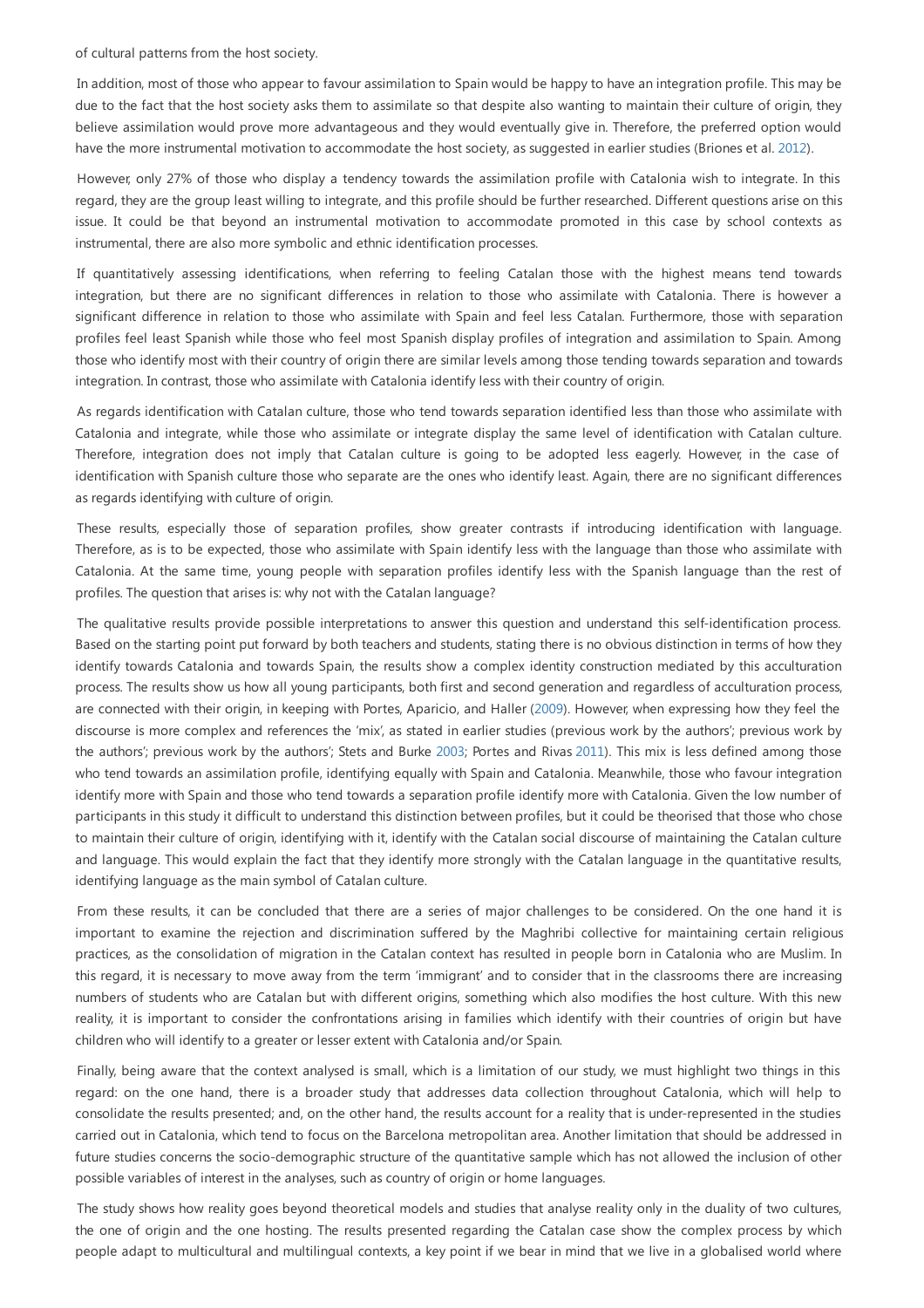<span id="page-16-18"></span><span id="page-16-10"></span>mobility and the reception of immigrant populations are major challenges faced by states. In conclusion, it is necessary to mention the urgent need highlighted by these results to choose social policies which promote the acceptance of the fact that we live in a diverse and plural society, and that it is necessary to build bridges in order to achieve a cohesive, inclusive society.

# **Note**

<span id="page-16-2"></span><span id="page-16-0"></span>**1.** [https://www.ara.cat/societat/Volem-omplira-Via-Laietana-Barceloneta\\_0\\_1744625697.html](https://www.ara.cat/societat/Volem-omplira-Via-Laietana-Barceloneta_0_1744625697.html).

# **Disclosure statement**

<span id="page-16-7"></span>No potential conflict of interest was reported by the authors**[\[Q12\]](#page-1-3)**.

# **ORCID**

<span id="page-16-14"></span><span id="page-16-13"></span>*Cristina Petreñas* <http://orcid.org/0000-0001-8083-2154> *Adelina Ianos* <http://orcid.org/0000-0003-4953-3230> *Cecilio Lapresta-rey* <http://orcid.org/0000-0002-3411-7077> *Clara Sansó* <http://orcid.org/0000-0003-0442-5359>

# <span id="page-16-23"></span><span id="page-16-16"></span>**References**

**Alarcón, A., and L. Garzón**. 2013. "Children of Immigrantsand Social Mobility in Officially Bilingual Societies:The Case of Catalonia." *Spanish in Context* 10 (1): 92–113. doi:10.1075/sic.10.1.04ala.

<span id="page-16-3"></span>**Arango, J.** 2013. "Exepcional in Europe? Spain'sExperience with Immigration and Integration." *Mpi* 22.**[\[Q13\]](#page-1-4)**

<span id="page-16-8"></span>**Aronson, K. M., and R. Brown**. 2013. "Acculturation and Social Attitudesamong Majority Children." *International Journal of Intercultural Relations* 37 (3): 313–322. doi:10.1016/j.ijintrel.2013.02.004.

**Bardin, L.** 1986. *El análisis de contenido*. Madrid: Akal.

<span id="page-16-24"></span>Bayona, J., and A. Domingo. 2018. "El fracàs escolar dels descendents de la immigració a Catalunya: més que una assignatura pendent." *Perspectives demogràfiques* 11: 1–4.

<span id="page-16-12"></span>**Berry, J. W.** 1997. "Immigration, Acculturation,and Adaptation." *Applied Psychology: An International Review* 46: 5–61.

**Berry, J. W.** 2005. "Acculturation: Living Successfully in Two Cultures." *International Journal of Intercultural Relations* 29: 697–712.

<span id="page-16-21"></span>**Berry, J. W.** 2009. "A Critique of Critical Acculturation." *International Journal of Intercultural Relations* 33: 361–371.

<span id="page-16-15"></span>**Bourhis, R. Y., L. C. Moïse, S. Perreault, and S. I. Senécal**. 1997. "Towardsan Interactive Acculturation Model: A Social Psychological Approach." *International Journal of Psychology* 32: 369–386.

<span id="page-16-22"></span><span id="page-16-5"></span><span id="page-16-4"></span>**Briones,E., J. Verkuyten, J. Cosano, and C. Tabenero**. 2012. "Psychological Adaptation of Moroccan and Ecuadorean Immigrant Adolescents in Spain." *International Journal of Psychology* 47 (1): 28–38.

<span id="page-16-19"></span>**Brown, C. M., J. L. Gibbons, and H. M. Hughes**. 2013. "Acculturation Clustersand Life Satisfaction." *Acta de Investigación Psicológica* 3 (2): 1108–1121. doi:10.1016/S2007-4719(13)70955-4.

**Consell Assessor de la llengua**. 2006. *Conclusions*. Barcelona: Generalitat de Catalunya. Departament d'Educació Universitats **[\[Q14\]](#page-1-5)**.

<span id="page-16-1"></span>Departament d'Educació. 2017. El projecte lingüístic per als centres educatius de la Catalunya del S.XXI. Barcelona: Generalitat de Catalunya. Departament d'Educació.

<span id="page-16-9"></span>**Departament d'Educació**. 2019. *Estadístiques d'ensenyament*.

http://ensenyament.gencat.cat/ca/departament/estadistiques/estadistiques-ensenyament/curs-actual/eso/.

**Erikson,E. H.** 1968. *Identity: Youth and Crisis*. New York, NY: W. W. Norton.

<span id="page-16-6"></span>**European Union**. 2010. Charter of Fundamental Rights of the European Union. *Official Journal ofEuropean Union*, 389–403. http://eur-lex.europa.eu/LexUriServ/LexUriServ.do?uri=OJ:C:2010:083:0389:0403:en:PDF**[\[Q15\]](#page-1-6)**.

<span id="page-16-11"></span>**Geerlings, J., M. Verkuyten, and J. Thijs**. 2015. "Changes in Ethnic Self-Identification and Heritage Language Preference in Adolescence: A Cross-Lagged Panel Study." *Journal of Language and Social Psychology* 34 (5): 501–520.

<span id="page-16-17"></span>**Generalitat de Catalunya**. 2007. *Pla per a la Llengua i la Cohesió Social*. Barcelona: Generalitat de Catalunya.

<span id="page-16-20"></span>Generalitat de Catalunya. 2009. Pla per a la Llengua i la Cohesió Social. Educació i Convivència Intercultural. Barcelona: Generalitat de Catalunya.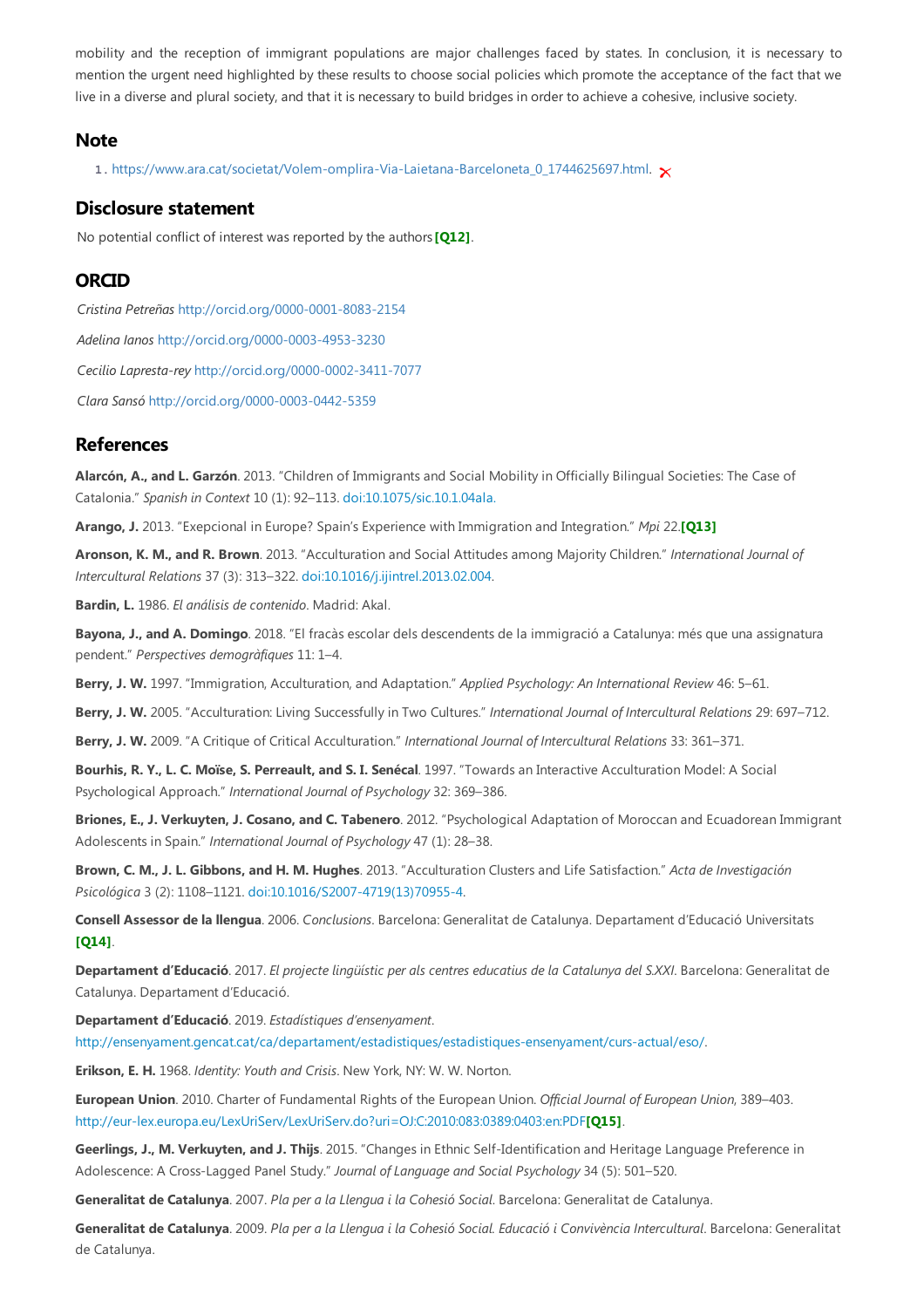<span id="page-17-0"></span>**Generalitat de Catalunya**. 2014. *Pla de la ciutadania i de les migracions: horitzó 2016*. Barcelona: Departament de BenestarSocial i Família. Direcció General per la Immigració.

<span id="page-17-1"></span>Hogg, M., and S. Reid. 2006. "Social Identity, Self-Categorization, and the Communication of Group Norms." *Communication Theory* 16 (1): 7–30.

**Huguet, Á, and J. Janés**. 2013. "Escuela e inmigración. Una presentación de estudios sobre el desarrollo de habilidades lingüísticas y procesos de interdependencia entre lenguas." *Anales de Psicología* 29 (2): 393–403**[\[Q16\]](#page-1-7)**.

**Institut d'Estadística de Catalunya (IDESCAT)**. 2017. *Ampliació de resultats de la población estragera.* https://www.idescat.cat/poblacioestrangera/**[\[Q18\]](#page-1-8)**.

Institut d'Estadística de Catalunya (IDESCAT). 2018. Padrón municipal de habitantes. Ampliación de resultados de la población *extranjera*. http://www.idescat.cat/poblacioestrangera/?geo=cat&nac=a&b=12&lang=es.

**Kennedy, L. A., and P. Macneela**. 2014. "Adolescent Acculturation Experiences: A Meta-Ethnography of Qualitative Research." *International Journal of Intercultural Relations* 40: 126–140. doi:10.1016/j.ijintrel.2013.11.003.

**Kunst, J. R., and D. L. Sam**. 2013. "Relationship Between Perceived Acculturation Expectationsand Muslim Minority Youth's Acculturation and Adaptation." *International Journal of Intercultural Relations* 37 (4): 477–490. doi:10.1016/j.ijintrel.2013.04.007.

Lenard, P. T. 2010. "What Can Multicural Theory Tell us about Integrating Muslims in Europe?" Political Studies Review 8: 308–321.

**Luna González,E., B. Palou Julián, and M. Sabariego Puig**. 2017. "Analysing the Integration Process of Migrant Youth in Catalonia: A Socio-Educative Approach." *Revista Espanola de Pedagogia* 75 (267): 275–291. doi:10.22550/REP75-2-2017-06.

Ministerio de Educación, Cultura y Deporte MECD. 2015. Alumnado extranjero en Enseñanzas de Régimen General por titularidad *del centro, comunidad Autónoma y curso académico.* https://www.educacion.gob.es/educabase/tabla.do? path=/Educacion/Alumnado/Matriculado/Series/Extranjeros/l0/&file=SeriesExtRgTit2.px&type=pcaxis&L=0**[\[Q19\]](#page-1-9)**.

**Ministerio de Educación y Formación Profesional**. 2018. *Enseñanzas no Universitarias. Alumnado matriculado. Curso 2017–2018. Datos avance*. http://www.mecd.gob.es/servicios-al-ciudadano-mecd/estadisticas/educacion/nouniversitaria/alumnado/matriculado/2017-2018-DA.html.

**Montaruli,E., R. Bourhis, M. J. Azumendi, and N. Larrañaga**. 2011. "Social Identification and Acculturation in the Basque Autonomous Community." *International Journal of Intercultural Relations* 35: 425–439.

Navas, M., P. Pumares, J. Sánchez, M. C. García, A. Rojas, I. Cuadrado, M. Asensio, and J. Sebastián. 2004. Estrategias y actitudes de aculturación: la perspectiva de los inmigrantes y de los autóctonos en Almería. Sevilla: Consejería de Gobernación. Junta de Andalucía.

**Phinney, C., B. Jacoby, and C. Silva**. 2007. "Positive Intergroup Attitudes:The Role of Ethnic Identity." *International Journal of Behavioral Development* 31 (5): 478–490.

**Portes, A., R. Aparicio, and W. Haller**. 2009. "La Segunda Generación en Barcelona: Un estudio longitudinal." 38**[\[Q20\]](#page-1-10)**.

Portes, A., R. Aparicio, and W. Haller. 2017. Investigación de la segunda generación (ILSEG) en España. Tercera Fase 2016. Fundación Jóse Ortega y Gasset- Gregorio Marañón- University of Princeton**[\[Q21\]](#page-1-11)**.

**Portes, A., and A. Rivas**. 2011. "The Adaptation of Migrant Children – ProQuest Central – ProQuest." *The Adaptation of Migrant Children* 21 (1). http://search.proquest.com.ux4ll8xu6v.useaccesscontrol.com/pqcentral/docview/1519298662? OpenUrlRefId=info:xri/sid:summon&accountid=15533.

[previous work by the authors**[\[Q17\]](#page-1-12)**']

[previous work by the authors']

[previous work by the authors'].

**Rumbaut, R. G.** 2004. "Ages, Life Stages, and Generational Cohorts: Decomposing the Immigrant First and Second Generations in the United States." *International Migration Review* 38 (3): 1160–1205.

**Scottham, K. M., and R. H. Dias**. 2010. "Acculturative Strategiesand the Psychological Adaptation of Brazilian Migrants to Japan." *Identity* 10 (4): 284–303. doi:10.1080/15283488.2010.523587**[\[Q22\]](#page-1-13)**.

**Secretaria d'Igualtat, Migracions i Ciutadània**. 2017. *Pla de la ciutadània i les migracions: 2017–2020*. Barcelona: Departament de Treball, Afers Socials i Famílies. Generalitat de Catalunya.

**Seggie, F. N., and G. Sanford**. 2010. "Perceptions of Female Muslim Students Who Veil: Campus Religious Climate." *Race Ethnicity and Education* 13 (1): 59–82.

**Stets, J., and P. Burke**. 2003. "A Sociological Approach to Self and Identity." In *HandbookofSelf and Identity*,edited by **J. Leary**